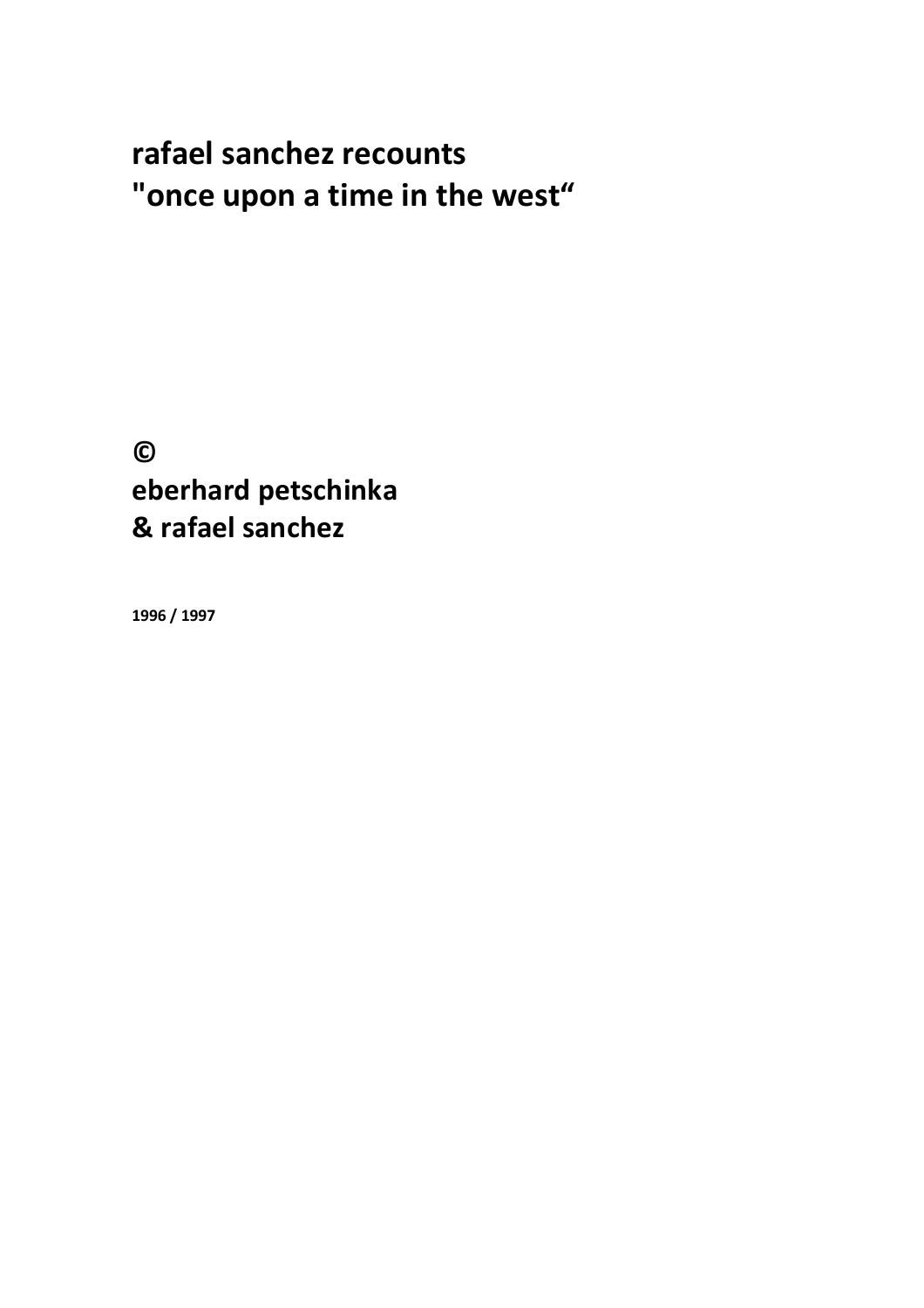# **characters**

RAFAEL SANCHEZ - a 22 year old Spaniard

PEPITA

PEPITA´S HUSBAND

GRANDFATHER

GRANDMOTHER

AUNT FERNANDA - NEIGHBOUR

AUNT ARGENTINA

JUAN

RAMON

JESUS EL BABOSO

UNCLE ACE

PACO

**TERESA** 

AN OLD MAN

POLICEMAN

**CONSUL** 

HENRY FONDA, CHARLES BRONSON, JASON ROBARDS - from the film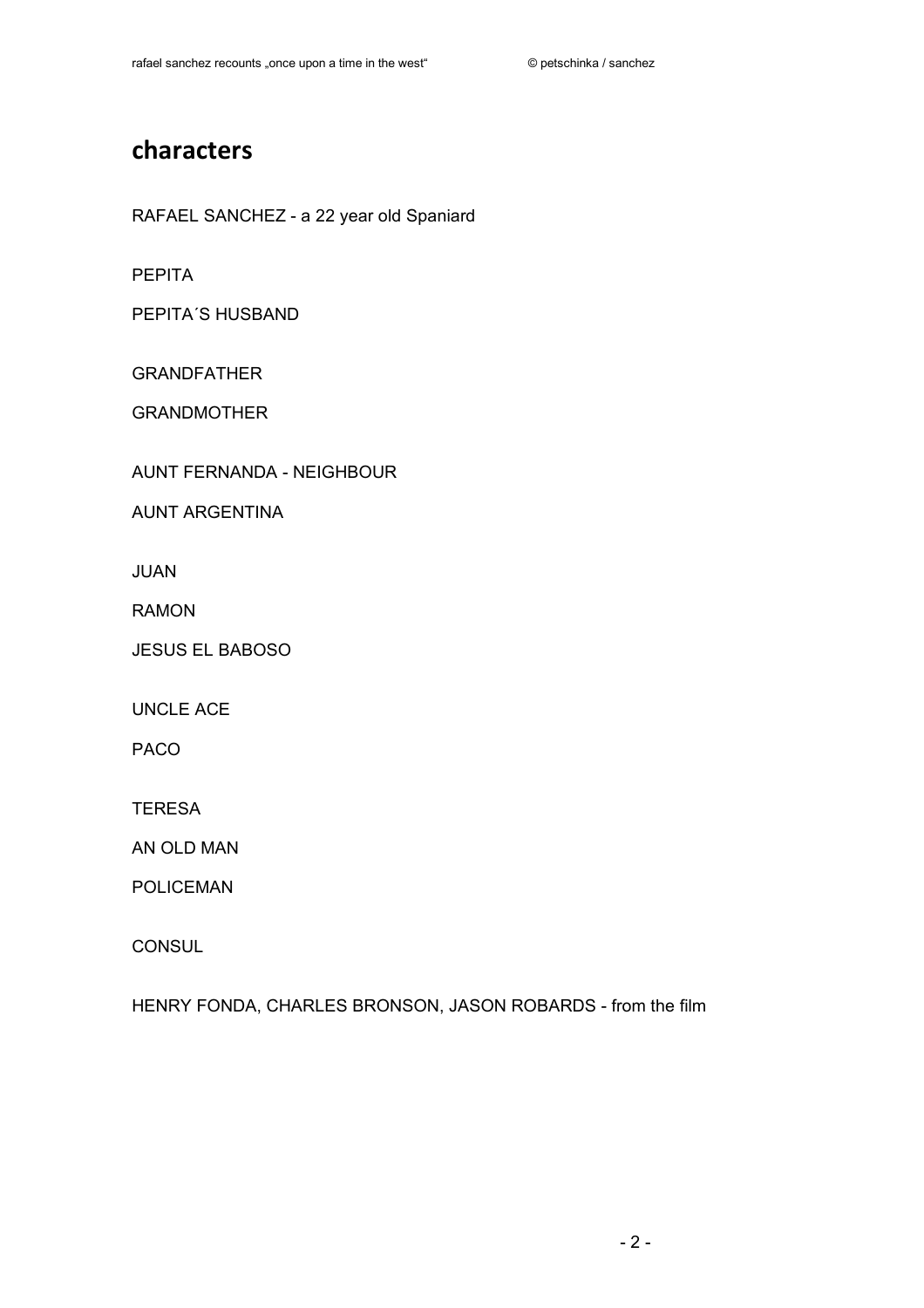# **duel at the railway station**

| <b>HUSBAND</b>              | hey, sanchez!!                                                                                                                                                                                              |
|-----------------------------|-------------------------------------------------------------------------------------------------------------------------------------------------------------------------------------------------------------|
| <b>SANCHEZ</b>              | who me?<br>hablas conmigo?                                                                                                                                                                                  |
| <b>HUSBAND</b>              | venga! ven pa' fuera!!                                                                                                                                                                                      |
| <b>SANCHEZ</b>              | you want me to come out in the street with you?                                                                                                                                                             |
| <b>HUSBAND</b>              | ahora mismo!<br>pa' que te mate!!                                                                                                                                                                           |
| <b>SANCHEZ</b>              | you want to shoot me<br>cause I was in love with your wife?!                                                                                                                                                |
|                             | okay<br>come on<br>come on, say it:<br>I want you<br>to come out in the street with me<br>so I can shoot you<br>cause you were in love with my wife!                                                        |
| <b>HUSBAND</b>              | o te pego un tiro aqui mismo! okay?!                                                                                                                                                                        |
| <b>SANCHEZ</b><br>a gunshot | sabes lo que te digo?!!<br>while you were sitting at the picture show<br>forced to watch<br>that asshole henry fonda<br>put his dirty fingers<br>on claudia cardinale's tit<br>I was with your pepita and I |
|                             |                                                                                                                                                                                                             |
| 1                           |                                                                                                                                                                                                             |

| rafael sanchez recounts "once upon a time in the west" |
|--------------------------------------------------------|
| a radio play by eberhard petschinka & rafael sanchez   |
| music: wolfgang mitterer & ennio morricone             |
| directed by : $p$ e t s c h i n k a                    |
|                                                        |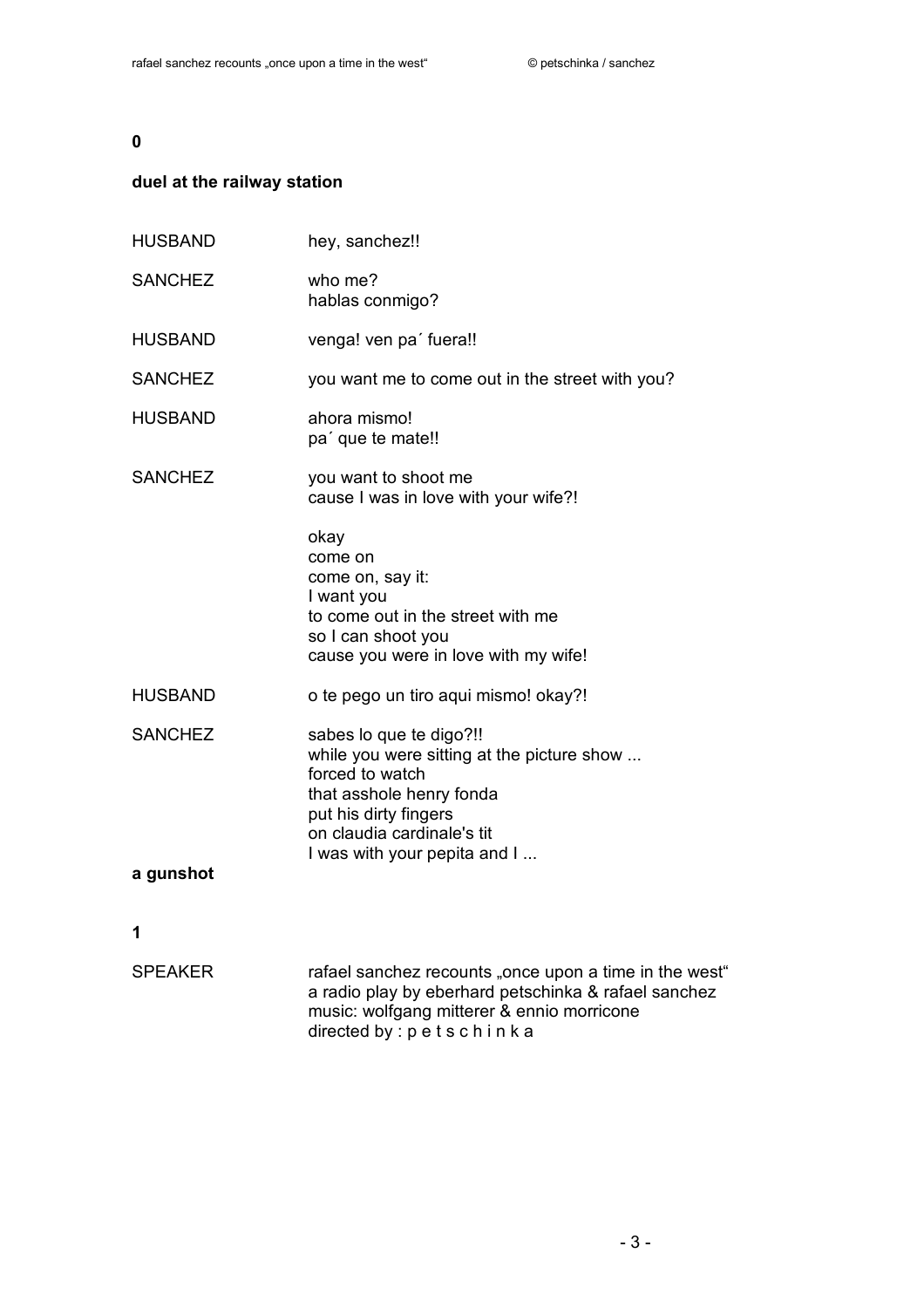| SANCHEZ |  |
|---------|--|
|---------|--|

summer 1980 a little town in the sierra nevada desert heat dust one street two alleyways one of them leading to the cemetery the other to the movie house

sometimes you can see the big town en el horizonte and if you're lucky and the wind's blowing from the north you can hear it too

in the town itself you don't hear nothing except the wind rattling the t.v. aerials silence dead silence

no no not a ghost town siesta

and when it's siesta time even the wind stops blowing everyone's asleep even the flies

#### **gunshot. chickens fly off cackling**

grandma's lying on the kitchen floor bleeding grandpa standing over her with a gun in his hand "mierda si estaba cargado!"

GRANDFATHER shit it was loaded! who loaded it? was it you rafael?!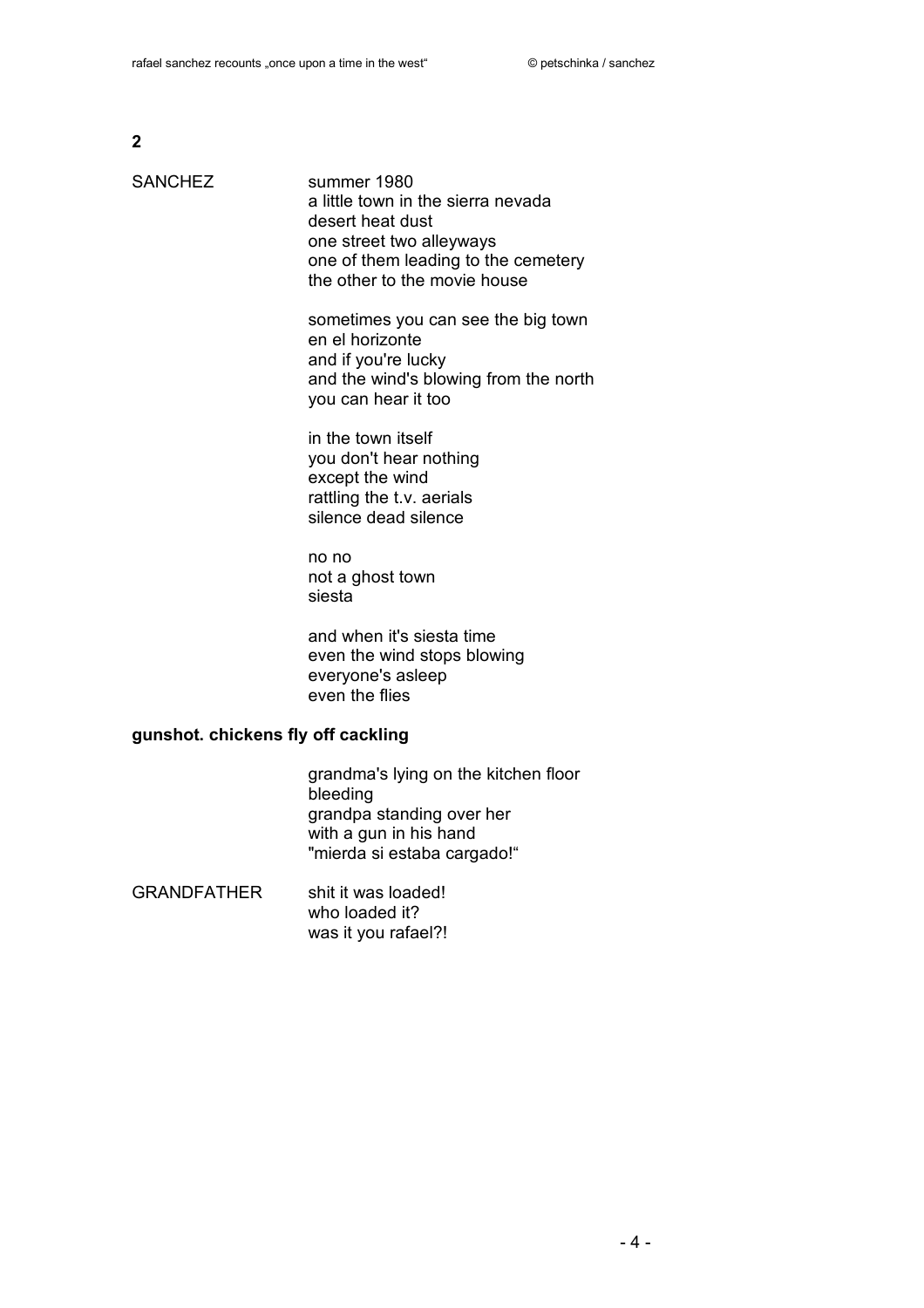|   | I       |
|---|---------|
|   |         |
| × | I<br>۰. |
|   | ۰.      |

| <b>SANCHEZ</b>     | first scene: railway station<br>a slow, endless scene<br>three pistoleros waiting for the train<br>a noise<br>a nasty face<br>a fly                                                                                   |
|--------------------|-----------------------------------------------------------------------------------------------------------------------------------------------------------------------------------------------------------------------|
|                    | the fly's sitting in the middle of his face                                                                                                                                                                           |
|                    | it's stubborn<br>the guy blows at it<br>nothing<br>he blows again<br>nothing<br>he doesn't want to move<br>anyway it's too hot<br>but the fly's tickling him<br>getting on his nerves                                 |
|                    | have you ever tried shooing away a fly<br>without shooing it away?!<br>the fly's sitting on his face<br>in the middle of his face<br>he shoos it away<br>and it just sits there<br>fabulous<br>"que idea mas bonita!" |
| JUAN               | "pero como lo habra hecho?"                                                                                                                                                                                           |
| <b>SANCHEZ</b>     | but how did he do it?!!                                                                                                                                                                                               |
|                    | that was the question<br>which the film club "el cinematographo"<br>racked its brains over for a whole year<br>how did sergio leone<br>get that fly not to fly away?!                                                 |
| <b>GRANDFATHER</b> | queridos amigos!                                                                                                                                                                                                      |
| <b>SANCHEZ</b>     | incredible theories!!                                                                                                                                                                                                 |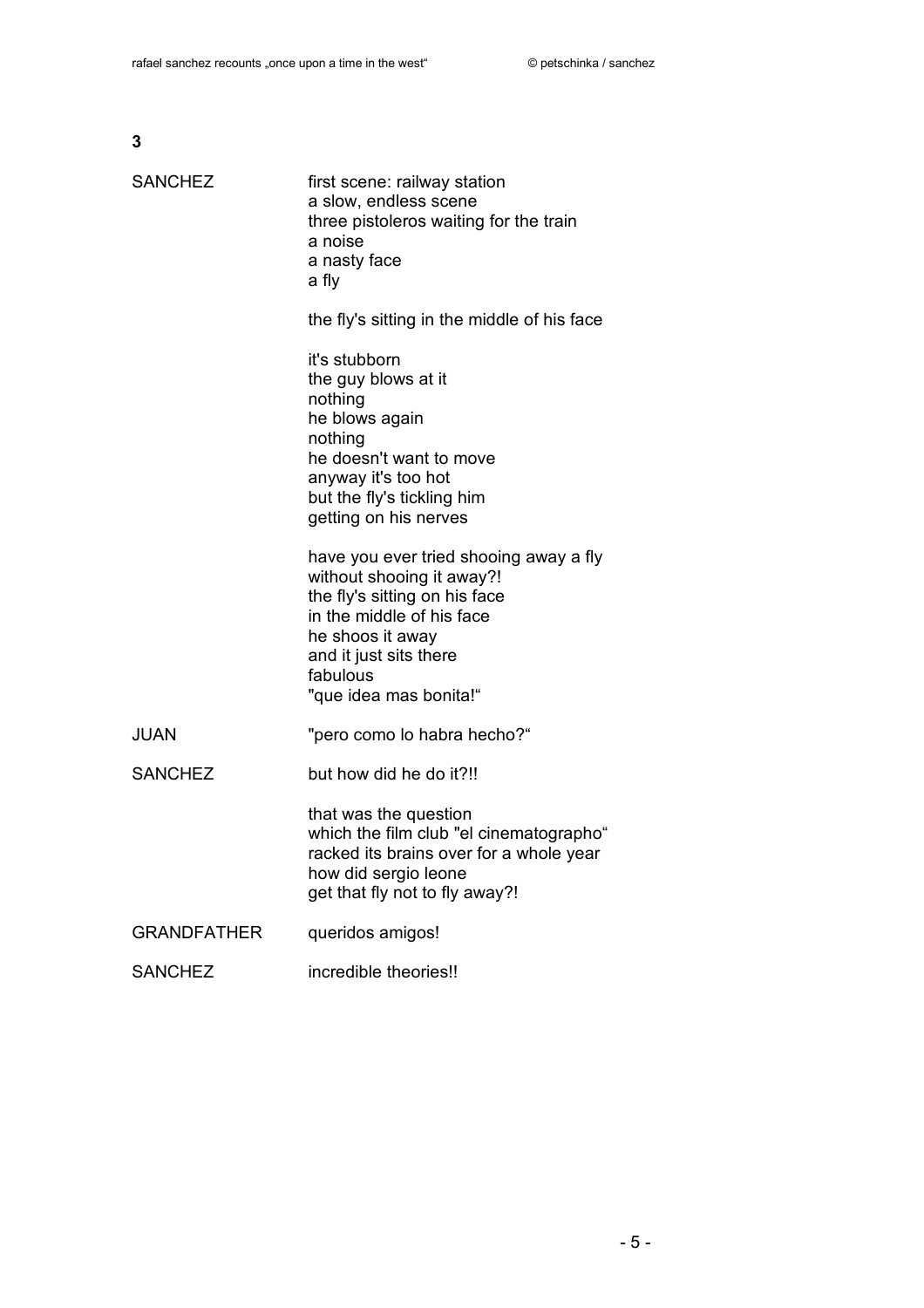| <b>GRANDFATHER</b> | queridos miembros<br>del cineclub "el cinematographo!"                                                                                                                                                                                                                                                                                                     |
|--------------------|------------------------------------------------------------------------------------------------------------------------------------------------------------------------------------------------------------------------------------------------------------------------------------------------------------------------------------------------------------|
| <b>SANCHEZ</b>     | my grandfather was president<br>of "el cinematographo"<br>in 1980 he declared "once upon a time in the west"<br>to be the film of the decade<br>y esto significa:<br>the film was shown<br>on every first and third sunday of the month<br>in the town's only movie house "el cinematographo"<br>and the whole film club<br>was locked in at every showing |
| <b>JESUS</b>       | no no me metas aqui!                                                                                                                                                                                                                                                                                                                                       |
| <b>SANCHEZ</b>     | I don't wanna go in!                                                                                                                                                                                                                                                                                                                                       |
| <b>JESUS</b>       | cojones si ya la vi mil veces!                                                                                                                                                                                                                                                                                                                             |
| <b>SANCHEZ</b>     | I've seen that goddam film<br>a thousand times already!!                                                                                                                                                                                                                                                                                                   |
| <b>JESUS</b>       | la odio esta pelicula                                                                                                                                                                                                                                                                                                                                      |
| <b>SANCHEZ</b>     | the cripple jesus<br>el baboso the slobberer<br>in his wheelchair<br>his sister<br>who took care of him<br>who looked after him for years for centuries<br>plunked him down the movie house on sunday afternoon<br>just to have a couple of hours to herself                                                                                               |
| <b>JESUS</b>       | la odio esta pelicula!<br>odio estos tios!                                                                                                                                                                                                                                                                                                                 |
| <b>SANCHEZ</b>     | I hate these film club guys<br>who watch this goddam boring western<br>every sunday                                                                                                                                                                                                                                                                        |
| <b>JESUS</b>       | maria!!                                                                                                                                                                                                                                                                                                                                                    |
| <b>SANCHEZ</b>     | but his sister's already gone                                                                                                                                                                                                                                                                                                                              |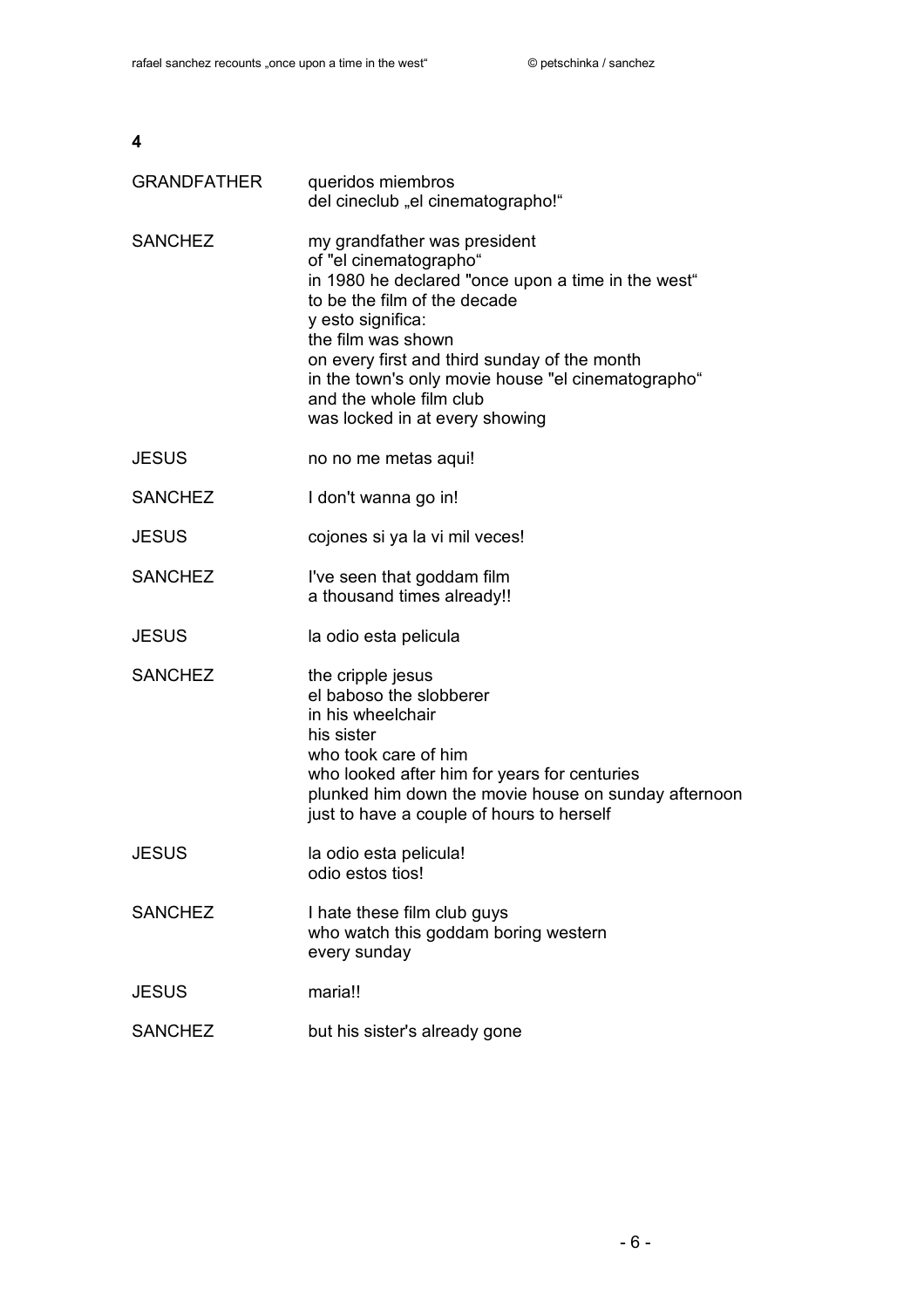| <b>GRANDFATHER</b> | maria, didn't we tell you<br>today's showing is closed to the general public!?                                                                                                                                                                             |
|--------------------|------------------------------------------------------------------------------------------------------------------------------------------------------------------------------------------------------------------------------------------------------------|
| <b>JUAN</b>        | go push your cripple to the cemetery                                                                                                                                                                                                                       |
| <b>RAMON</b>       | si! al cementerio!!                                                                                                                                                                                                                                        |
| <b>GRANDFATHER</b> | if he goes on talking throughout the film again today,<br>we're locking him in the john!                                                                                                                                                                   |
| <b>SANCHEZ</b>     | and so it was that<br>from that sunday on<br>jesus el baboso the slobberer<br>was locked in the "el cinematographo" movie house toilet<br>on every first and third sunday of the month<br>for three whole hours<br>right in the middle of a horrible stink |
| <b>JESUS</b>       | dejadme salir!!                                                                                                                                                                                                                                            |
| <b>SANCHEZ</b>     | he ran wild he screamed<br>he banged on the door with his head and fists                                                                                                                                                                                   |
| <b>JESUS</b>       | que guarrazo!!                                                                                                                                                                                                                                             |
| 5                  |                                                                                                                                                                                                                                                            |
| <b>SANCHEZ</b>     | I'm five<br>the first time grandpa<br>takes me to see that film                                                                                                                                                                                            |
| <b>GRANDMOTHER</b> | jose luis                                                                                                                                                                                                                                                  |
| <b>SANCHEZ</b>     | grandma says<br>si solo tiene cinco anos!                                                                                                                                                                                                                  |
| <b>GRANDMOTHER</b> | he's only five                                                                                                                                                                                                                                             |
| <b>SANCHEZ</b>     | si todavia es un crio!                                                                                                                                                                                                                                     |
| <b>GRANDMOTHER</b> | he's just a kid!                                                                                                                                                                                                                                           |
| <b>GRANDFATHER</b> | this film my dear maria<br>this film is the best film ever made<br>and I think<br>it's time he sees it                                                                                                                                                     |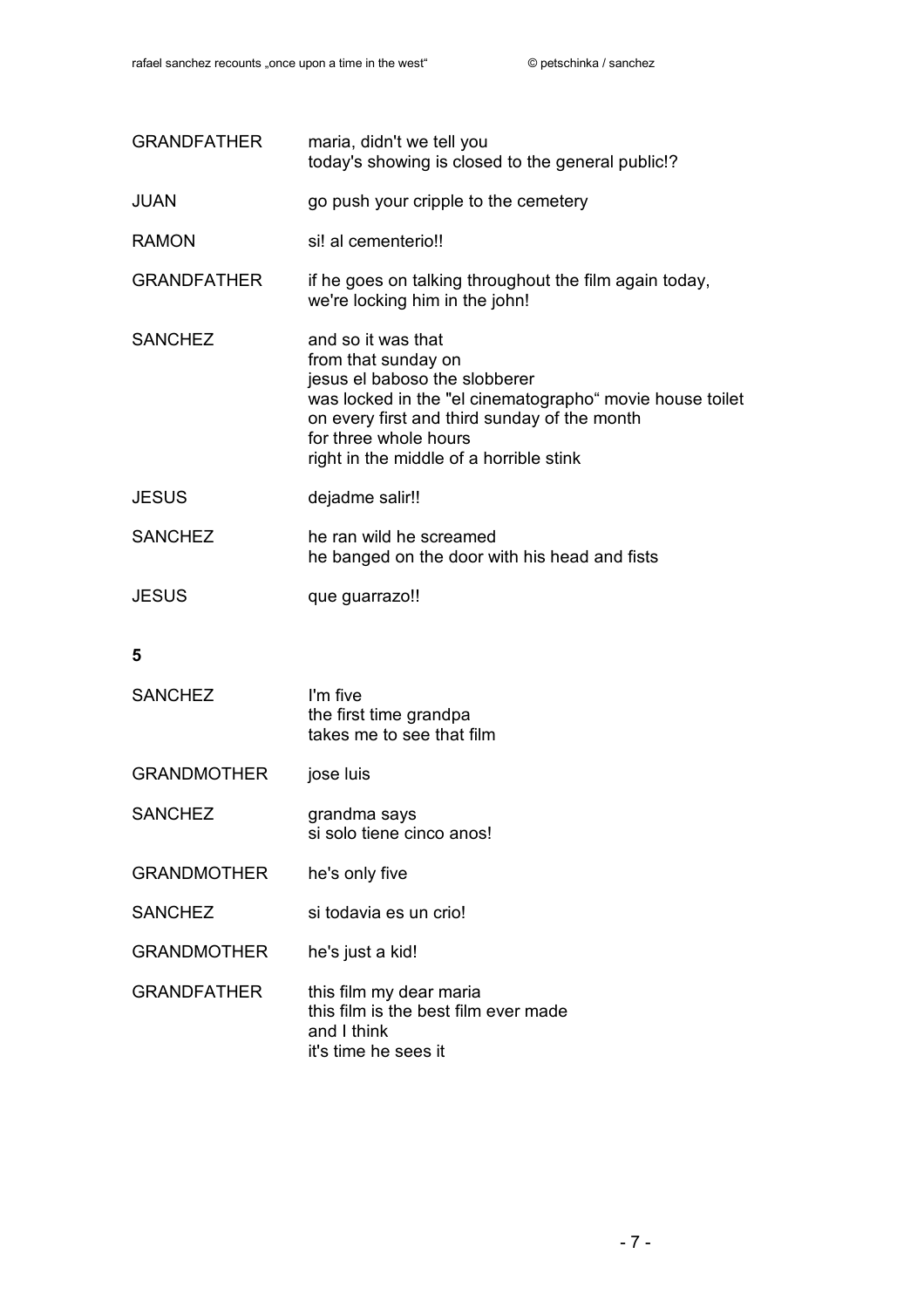| <b>GRANDFATHER</b> | don't you want to see it,<br>the best film of the century!?<br>rafael?!!                                                                                                                                                                                                                                                                                                                                                                                                      |
|--------------------|-------------------------------------------------------------------------------------------------------------------------------------------------------------------------------------------------------------------------------------------------------------------------------------------------------------------------------------------------------------------------------------------------------------------------------------------------------------------------------|
| <b>SANCHEZ</b>     | and so I saw it<br>the best film of the century<br>every first and third sunday in the month<br>from the age of five<br>right up to ten                                                                                                                                                                                                                                                                                                                                       |
|                    | 26 sundays a year<br>plus 4 special showings:<br>christmas easter whitsun<br>and on the film club president's birthday                                                                                                                                                                                                                                                                                                                                                        |
|                    | that makes 30 every year<br>times six years<br>that comes to 200 performances<br>"once upon a time in the west"<br>director: sergio leone<br>music: ennio morricone<br>length: 159 minutes<br>the best film ever made                                                                                                                                                                                                                                                         |
|                    | right from the first dialogue after the opening scene<br>fabulous<br>the train pulls into the station<br>the three pistoleros<br>who've come here<br>to pick up greet bump off somebody<br>release the safety catches of their colts<br>nothing<br>nobody gets off the train<br>a package gets thrown out of one of the boxcars<br>that's all<br>the train pulls out of the station<br>the three pistoleros get ready to leave<br>suddenly they hear the sound of a harmonica |
| <b>BRONSON</b>     | and frank?                                                                                                                                                                                                                                                                                                                                                                                                                                                                    |
| <b>SANCHEZ</b>     | they turn around                                                                                                                                                                                                                                                                                                                                                                                                                                                              |
| <b>GUNMAN</b>      | frank sent us!                                                                                                                                                                                                                                                                                                                                                                                                                                                                |
| <b>SANCHEZ</b>     | and standing there is:<br>charles bronson                                                                                                                                                                                                                                                                                                                                                                                                                                     |
| <b>BRONSON</b>     | did you bring a horse for me?                                                                                                                                                                                                                                                                                                                                                                                                                                                 |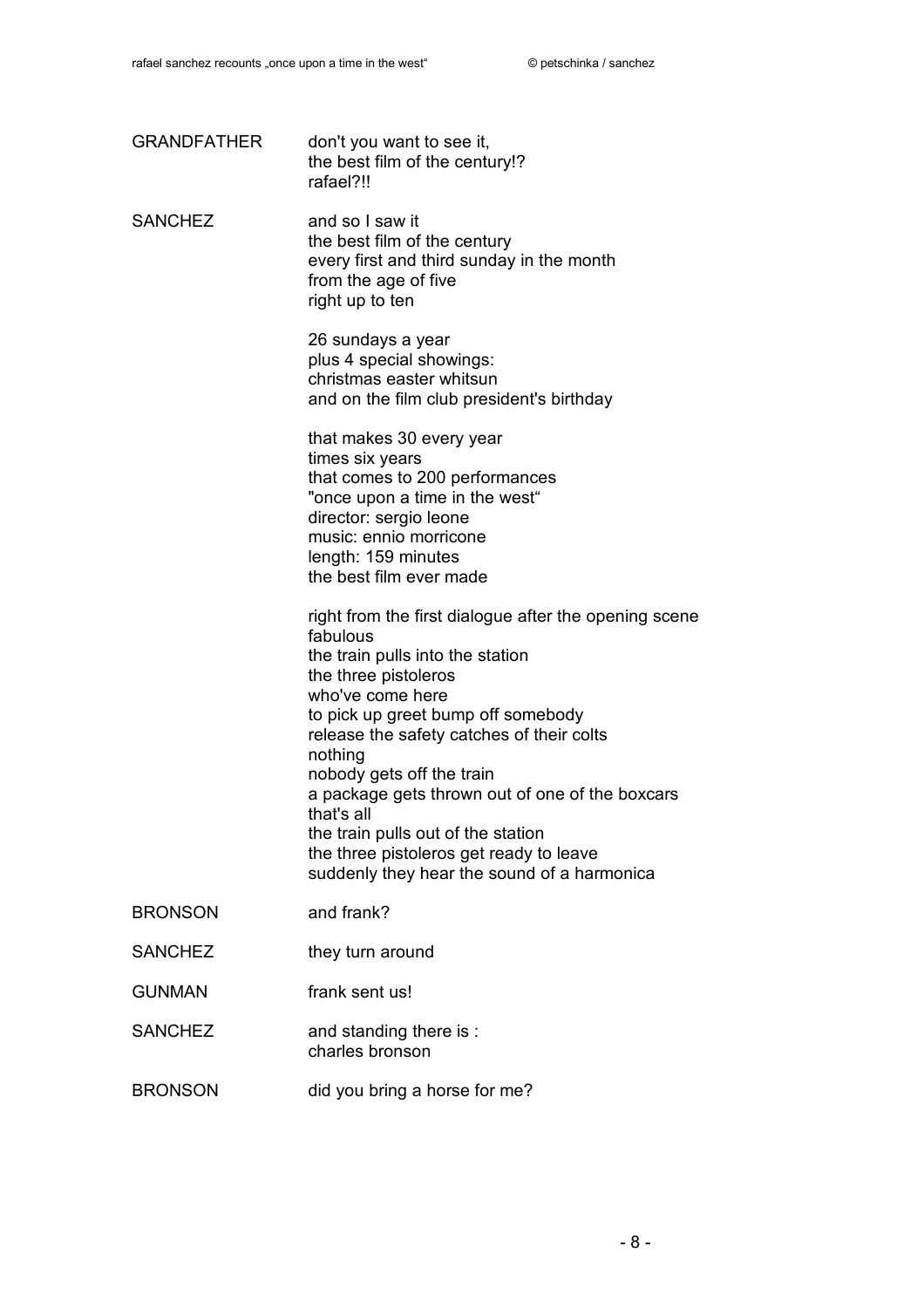| <b>GUNMAN</b>      | looks like we<br>looks like we shyed one horse!                           |
|--------------------|---------------------------------------------------------------------------|
| <b>BRONSON</b>     | you brought two too many!                                                 |
| (shots)            |                                                                           |
| <b>SANCHEZ</b>     | applause for this scene<br>at every viewing<br>standing ovations          |
| <b>JUAN</b>        | esto es un dialogo!<br>ramon tu que dices?!                               |
| <b>RAMON</b>       | bien hecho!                                                               |
| <b>JUAN</b>        | fantastico eh?!                                                           |
| <b>GRANDFATHER</b> | silencio!                                                                 |
| <b>SANCHEZ</b>     | each time grandpa has to ask for quiet                                    |
| <b>GRANDFATHER</b> | caballeros! silencio por favor!                                           |
| <b>JUAN</b>        | ramon! silencio!!<br>que ahora van a matar a la familia entera            |
| <b>RAMON</b>       | yeah! it's time for the family to get wiped out!!                         |
| <b>JUAN</b>        | que ahora es cuando matan a la familia!                                   |
| <b>RAMON</b>       | the family gets wiped out!<br>another fabulous scene!!                    |
| <b>JUAN</b>        | muy bien!                                                                 |
| 6                  |                                                                           |
| <b>SANCHEZ</b>     | yeah<br>another fabulous scene<br>the scene<br>that chokes me up          |
|                    | okay<br>the shoot-out at the station<br>then cut<br>mcbain hunting grouse |

TIMMY hey pa, look!!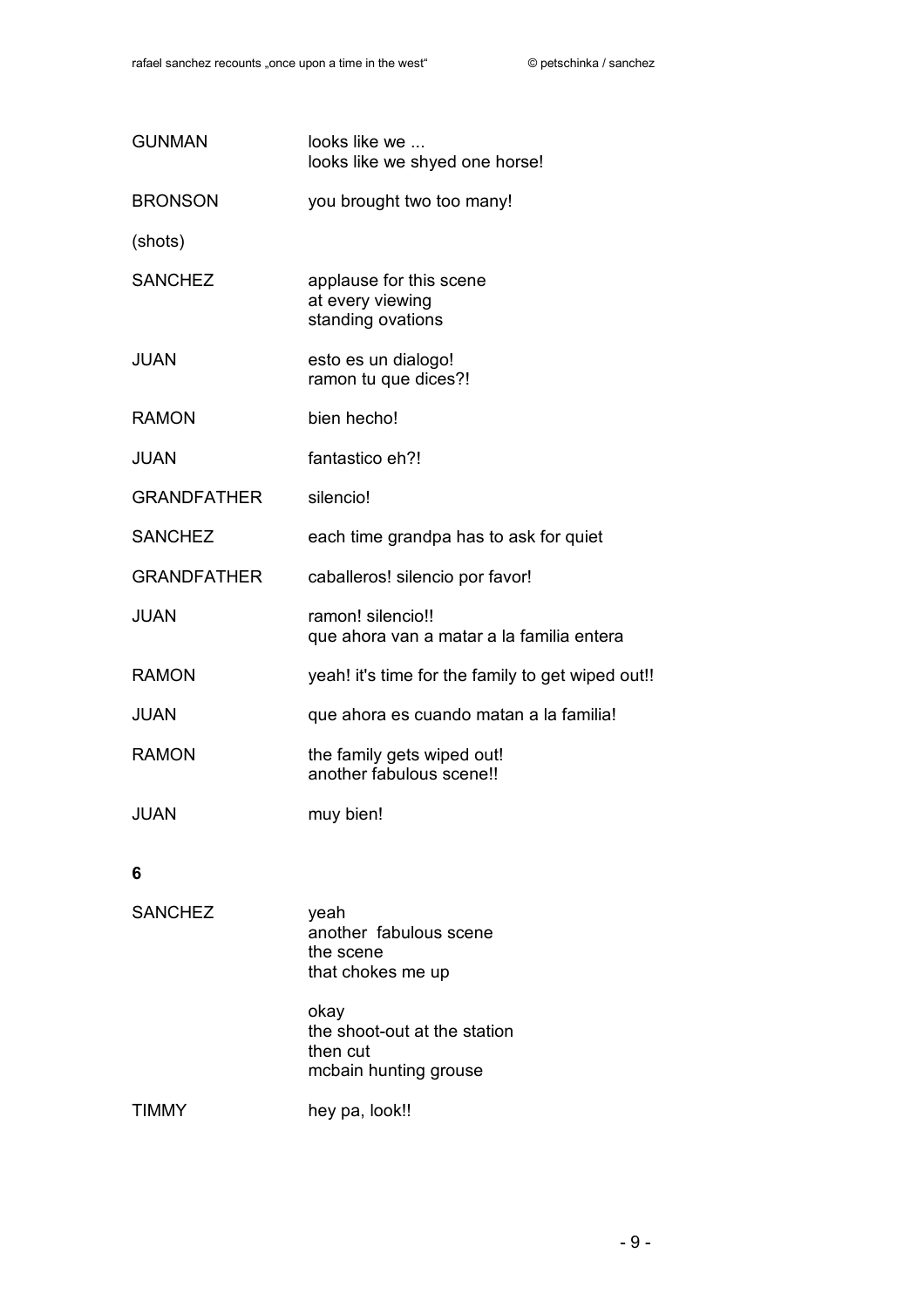| <b>SANCHEZ</b>     | his younger son timmy<br>collecting the dead birds<br>they go back to the house                                                                                                                                                 |
|--------------------|---------------------------------------------------------------------------------------------------------------------------------------------------------------------------------------------------------------------------------|
|                    | mcbain hears something<br>some kind of noise troubles him<br>noise? no<br>after seeing the film ten times<br>I realize<br>it's not a noise<br>that bothers him<br>it's the silence<br>suddenly the cicadas have stopped humming |
|                    | the house stands by itself<br>in the middle of a dusty desert landscape<br>with nothing growing<br>except dry, burnt-out brushweed                                                                                              |
| <b>GRANDFATHER</b> | mcbain's a tough irishman<br>a smart tough irishman<br>with only five more minutes to live                                                                                                                                      |
| <b>SANCHEZ</b>     | says grandpa to me<br>in the kitchen                                                                                                                                                                                            |
| <b>GRANDFATHER</b> | he's gotten in the way of a certain businessman<br>a cripple: mister morton<br>mister morton has a dream<br>he wants to build a railroad<br>linking the atlantic and the pacific                                                |
|                    | in those days the railroad needed water<br>and mcbain's land<br>is the only one far and wide<br>which has a well<br>you understand?!<br>mcbain was the only one<br>among those fools                                            |
| <b>GRANDFATHER</b> | among those drunks those smallholders<br>with his head on straight<br>who could see<br>that over yonder they were building a railroad<br>and they'd have to come past his well                                                  |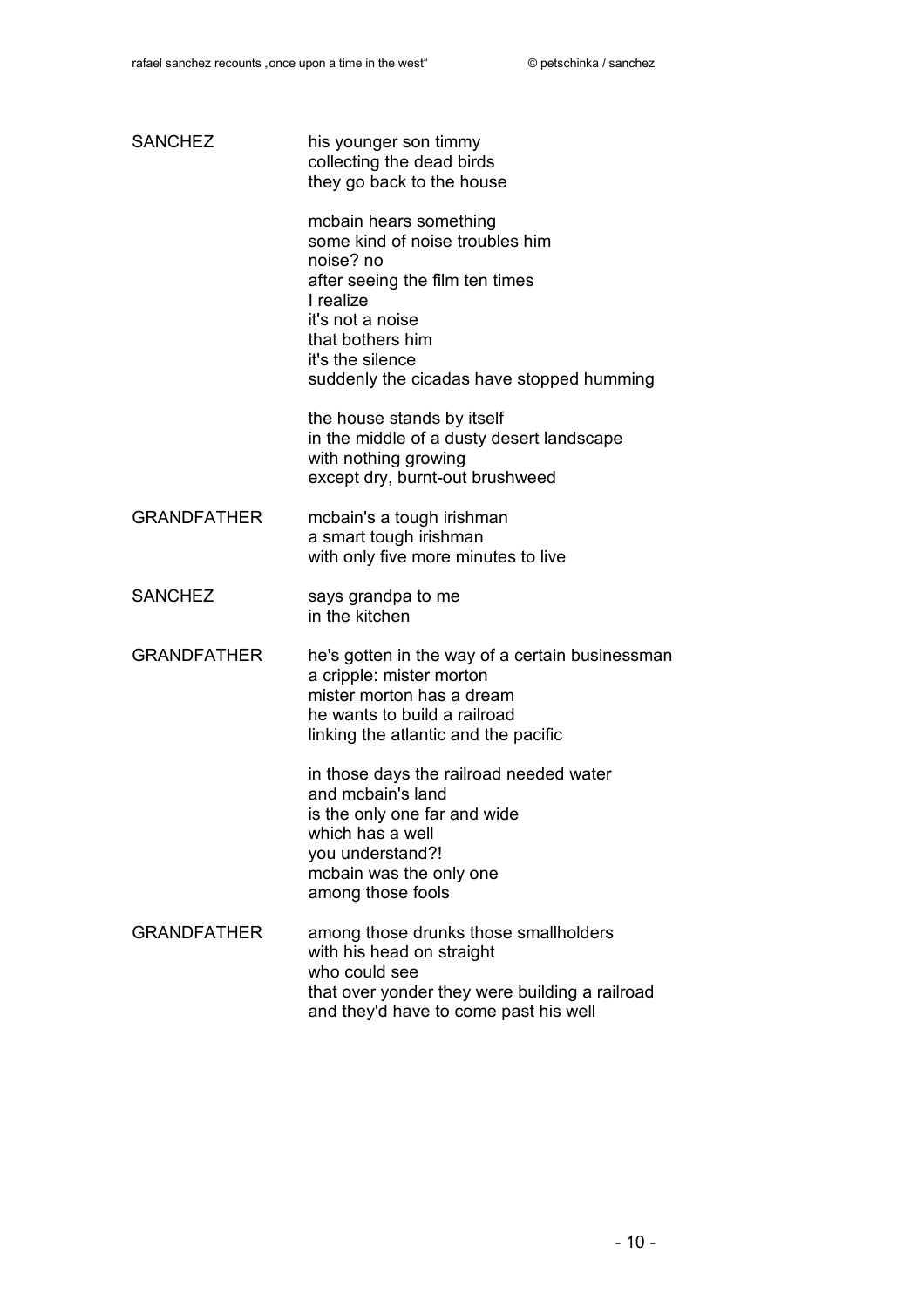| <b>GRANDFATHER</b> | and so he bought the land for cuatro duros<br>and around his well<br>he was going to build a station<br>a village<br>a whole town!                       |
|--------------------|----------------------------------------------------------------------------------------------------------------------------------------------------------|
|                    | was going to<br>wanted to<br>but behind the brushweed lurks silence<br>in the bushes lurks henry fonda<br>mister morton's hired killer                   |
| <b>SANCHEZ</b>     | today's a special day for mcbain<br>a day to celebrate<br>his sweetheart<br>his new wife<br>claudia cardinale<br>is coming on the train from new orleans |
| McBAIN             | dammed patric!!                                                                                                                                          |
| PATRIC             | coming pa!                                                                                                                                               |
| <b>SANCHEZ</b>     | patrick is his older son                                                                                                                                 |
| McBAIN             | the train will come in<br>and there won't be no one to meet your mother!                                                                                 |
|                    | maureen!                                                                                                                                                 |
| <b>SANCHEZ</b>     | he says to his daughter<br>she's preparing a meal<br>the wedding feast for claudia cardinale                                                             |
| McBAIN             | you'll have beautiful new clothes<br>and you won't have to work no more!                                                                                 |
| MAUREEN            | we're going to get rich pa?!                                                                                                                             |
| McBAIN             | who knows                                                                                                                                                |
| <b>SANCHEZ</b>     | he goes to the well<br>gets water                                                                                                                        |
|                    | it's gone silent again<br>dealthly quiet<br>close-up: mcbain's face<br>close-up: maureen's face                                                          |
|                    | then the grouse fly up<br>maureen smiles up at them<br>mcbain watches them like a hunter                                                                 |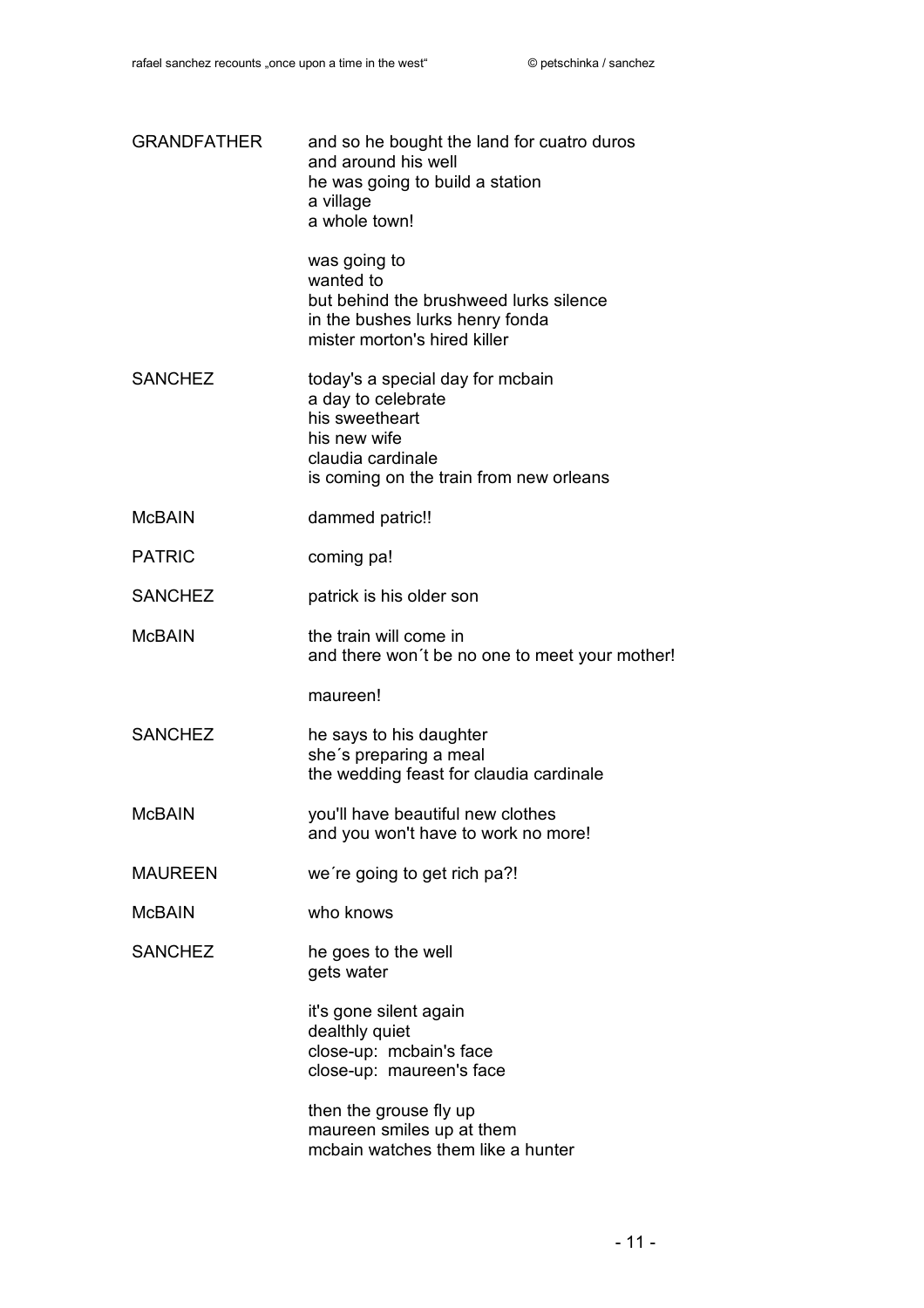# **a shot** SANCHEZ none of the birds falls Mc BAIN maureen! SANCHEZ maureen drops slowly to the ground mcbain rushes to her and to his rifle but he's caught midway by a bullet patrick is shot down from the horse-buggy cut to the house door we hear steps timmy's steps he's heard the shots he wants to see what's happened steps the music comes up timmy stays near the door I know now he's also going to get shot and  $I...$ **7** SANCHEZ and I rush out of the movie house I run home I can't stand to watch him getting killed I don't want him to die! if I don't watch it won't happen

I must have believed something like that at the time

the whole first year I ran out during this scene I could hear the old men laughing behind my back could hear the music the gunshots

grandma sits with the neighbour woman in front of the house knitting I come running over the road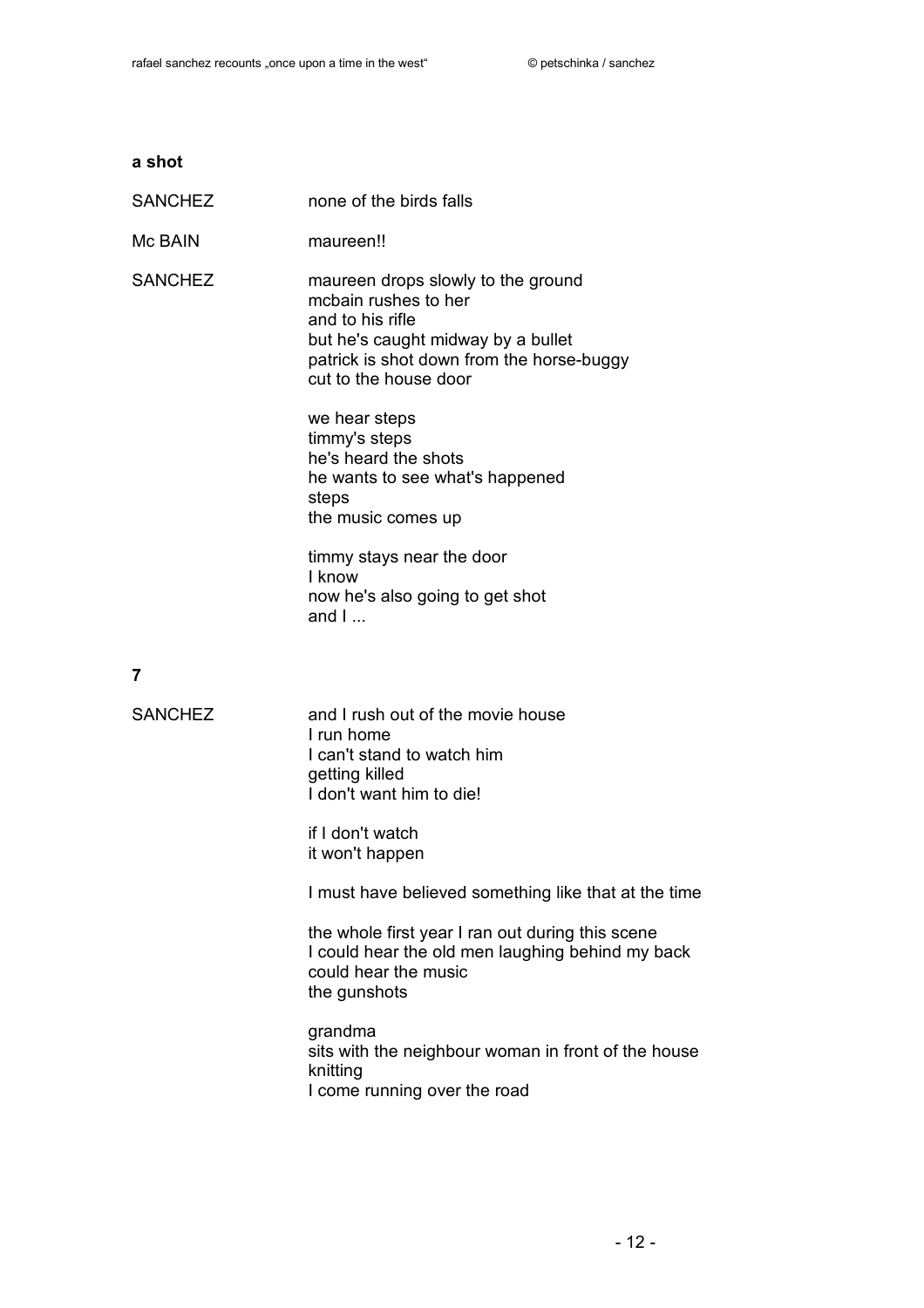| <b>GRANDMOTHER</b> | rafael!! aren't you at the movies?<br>where's grandpa<br>has he left you alone again?!<br>every sunday I have to tell him<br>a five-year old<br>shouldn't see this film!<br>from now on<br>you stay with me<br>this film<br>is not for you<br>you know he wakes up at night<br>screaming and shaking and scared to death! |
|--------------------|---------------------------------------------------------------------------------------------------------------------------------------------------------------------------------------------------------------------------------------------------------------------------------------------------------------------------|
| <b>NEIGHBOUR</b>   | but my boy<br>it's only a film<br>it's only playacting<br>nobody really gets shot!                                                                                                                                                                                                                                        |
| <b>GRANDMOTHER</b> | fernanda!<br>you sound as stupid as jose luis!<br>he also says<br>it's only a movie!<br>but<br>the boy's really scared                                                                                                                                                                                                    |
|                    | what are you hanging around for<br>you should have been cleaning up your room<br>a long time ago already!                                                                                                                                                                                                                 |
| 8                  |                                                                                                                                                                                                                                                                                                                           |
| <b>SANCHEZ</b>     | then came supper<br>throughout the soup course: silence nada nothing<br>during the salad:<br>not a word about my running out of the movie house<br>even during the patatas:<br>nothing<br>grandma was saving her attack<br>for the fruta fresca                                                                           |
| <b>GRANDMOTHER</b> | he was completely upset again<br>because they shot the little kid!                                                                                                                                                                                                                                                        |
| <b>GRANDFATHER</b> | what should I do?!                                                                                                                                                                                                                                                                                                        |
| <b>GRANDMOTHER</b> | you must realize<br>it's not something for him!                                                                                                                                                                                                                                                                           |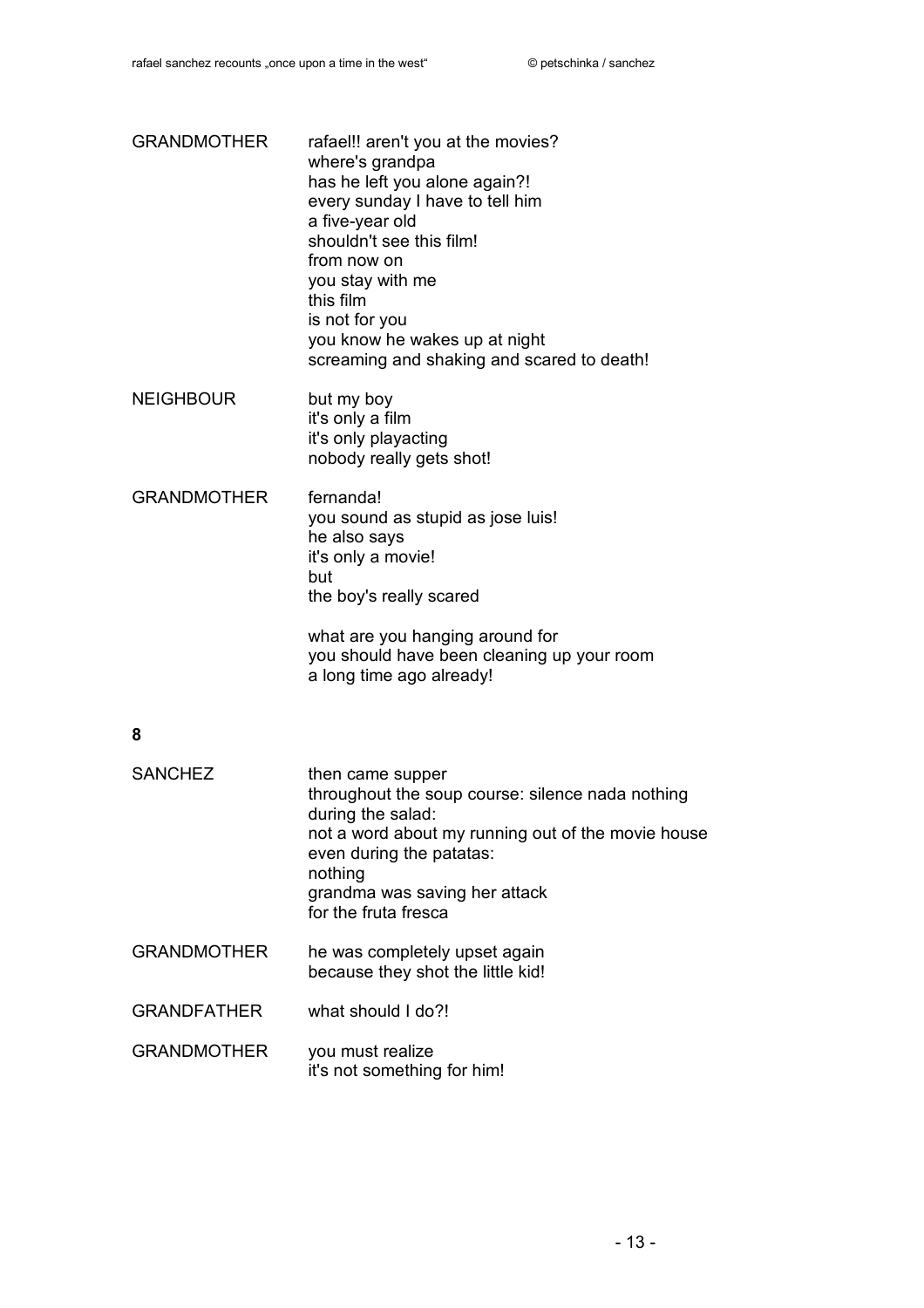| <b>GRANDFATHER</b> | but it's only a movie!<br>and I've explained that to him umpteen times<br>what are we going to watch on Sunday afternoon?!<br>rafael!                                                                                                                                                      |
|--------------------|--------------------------------------------------------------------------------------------------------------------------------------------------------------------------------------------------------------------------------------------------------------------------------------------|
| <b>SANCHEZ</b>     | una pelicula?                                                                                                                                                                                                                                                                              |
| <b>GRANDFATHER</b> | and what is a film?                                                                                                                                                                                                                                                                        |
| <b>GRANDMOTHER</b> | so what's he crying about<br>if it's only a film?                                                                                                                                                                                                                                          |
| <b>GRANDFATHER</b> | what do I know?!<br>if he didn't always rush out of the movie house<br>he might have noticed<br>that the death of the young kid<br>only happens in his head<br>you don't see it!                                                                                                           |
| <b>GRANDMOTHER</b> | that's not true!<br>the kid is brutally murdered!                                                                                                                                                                                                                                          |
| <b>GRANDFATHER</b> | in your imagination in your head!!<br>okay<br>you see the men in long coats<br>coming out of the brushweed okay?<br>you see henry fonda pull out his revolver<br>you see the little kid's terrified eyes<br>you see the sneering looks<br>you see the revolver<br>and!<br>you hear a shot! |
| <b>GRANDMOTHER</b> | and so the kid is dead!                                                                                                                                                                                                                                                                    |
| <b>GRANDFATHER</b> | in your imagination yes!<br>but then you see a train<br>and that's cinema<br>that's a film<br>that's great!                                                                                                                                                                                |
| <b>GRANDMOTHER</b> | but it's still not something for him!                                                                                                                                                                                                                                                      |
| <b>GRANDFATHER</b> | ah!                                                                                                                                                                                                                                                                                        |
| <b>SANCHEZ</b>     | grandpa puts down his knife<br>and stands up<br>his bright blue eyes are flashing wildly<br>he goes over to the chest of drawers                                                                                                                                                           |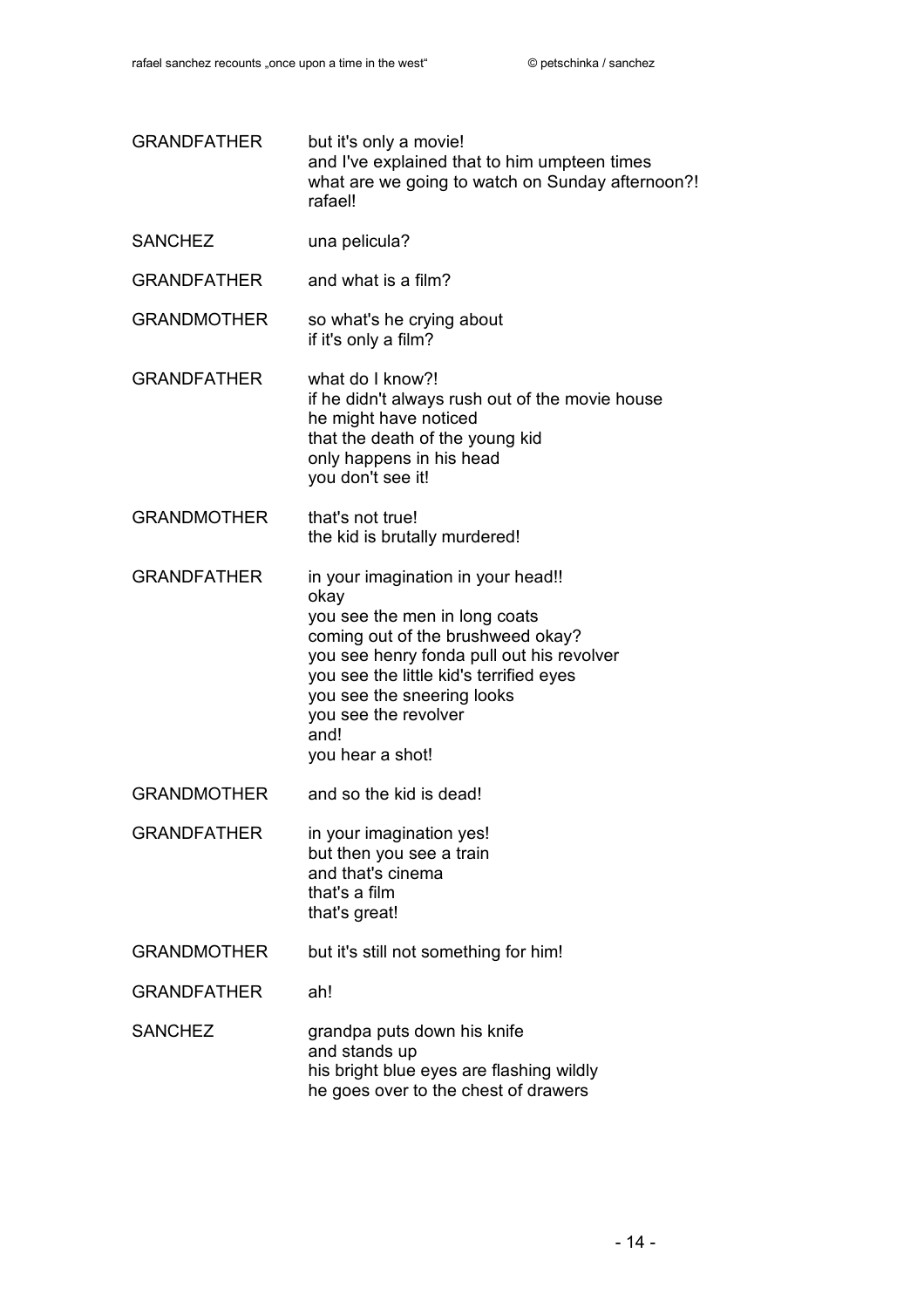| <b>GRANDFATHER</b> | okay! okay!<br>I'll show you what a film is                                                                                                                                                                                                                                                                                             |
|--------------------|-----------------------------------------------------------------------------------------------------------------------------------------------------------------------------------------------------------------------------------------------------------------------------------------------------------------------------------------|
| <b>SANCHEZ</b>     | in the drawer<br>is his revolver<br>I know it<br>he cleans it every Sunday morning<br>now he's going to shoot her<br>I think<br>he's going to shoot her<br>yesterday I loaded that revolver<br>yesterday I loaded that revolver<br>dear god in heaven<br>please don't let him pull the trigger<br>please don't let him pull the trigger |
| GRANDMOTHER        | jose luis what are you doing?                                                                                                                                                                                                                                                                                                           |
| <b>GRANDFATHER</b> | I'll show you what cinema is!                                                                                                                                                                                                                                                                                                           |
| (a shot)           |                                                                                                                                                                                                                                                                                                                                         |
|                    | oh shit it was loaded!<br>who loaded it?                                                                                                                                                                                                                                                                                                |

| <b>PEPITA</b>  | rafael! follame! follame!!                                                                                                                                                                                                                                             |
|----------------|------------------------------------------------------------------------------------------------------------------------------------------------------------------------------------------------------------------------------------------------------------------------|
| <b>SANCHEZ</b> | pepita's got black eyes black hair<br>and<br>an idiot of a husband now                                                                                                                                                                                                 |
| <b>HUSBAND</b> | hey sanchez!! venga! ven pa fuera!! okay!!                                                                                                                                                                                                                             |
| a shot         |                                                                                                                                                                                                                                                                        |
| <b>SANCHEZ</b> | but in those days<br>17 years ago<br>she was mine<br>she was a year younger than me<br>we sat behind the house<br>in the chicken coop<br>she wanted me to kiss her<br>at dusk we crept<br>to the cemetery<br>she wanted me to hold her close<br>and swear eternal love |

was it you rafael?!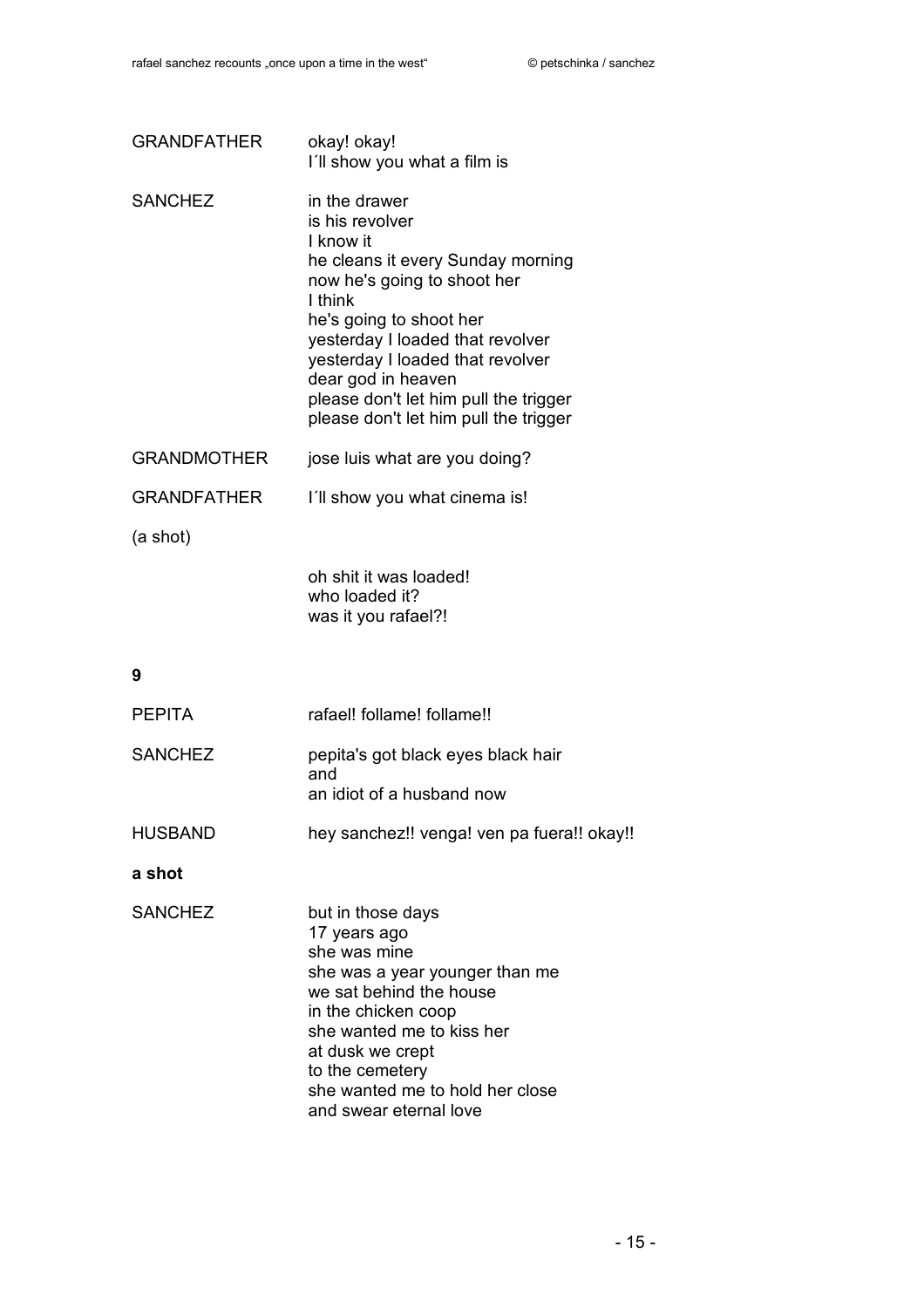| <b>PEPITA</b>  | unto death! rafael                                                                                                                                                                                                                                                                                                                                                                                                  |
|----------------|---------------------------------------------------------------------------------------------------------------------------------------------------------------------------------------------------------------------------------------------------------------------------------------------------------------------------------------------------------------------------------------------------------------------|
| <b>SANCHEZ</b> | unto death!                                                                                                                                                                                                                                                                                                                                                                                                         |
|                | I did everything she wanted<br>I swore eternal love<br>I ate chicken-shit<br>I even stayed seated at the movies<br>because she wanted it                                                                                                                                                                                                                                                                            |
|                | she wasn't allowed to see<br>the best film of the century<br>I had to tell her the story<br>play it out<br>scene by scene<br>line by line<br>she sat there<br>in the chicken coop<br>wide-eyed<br>and I played<br>charles bronson<br>bumping off the three pistoleros<br>I played henry fonda<br>cold-bloodedly<br>doing in that timmy<br>with a grin on his face<br>she cried she laughed she loved me<br>pepita!! |
| <b>SANCHEZ</b> | pepita why?<br>why'd you go and get married?!<br>why'd you marry this guy?<br>I wrote you<br>I'd be coming back<br>in every letter I wrote<br>I'd be coming back!<br>I love you and I'm coming back!!                                                                                                                                                                                                               |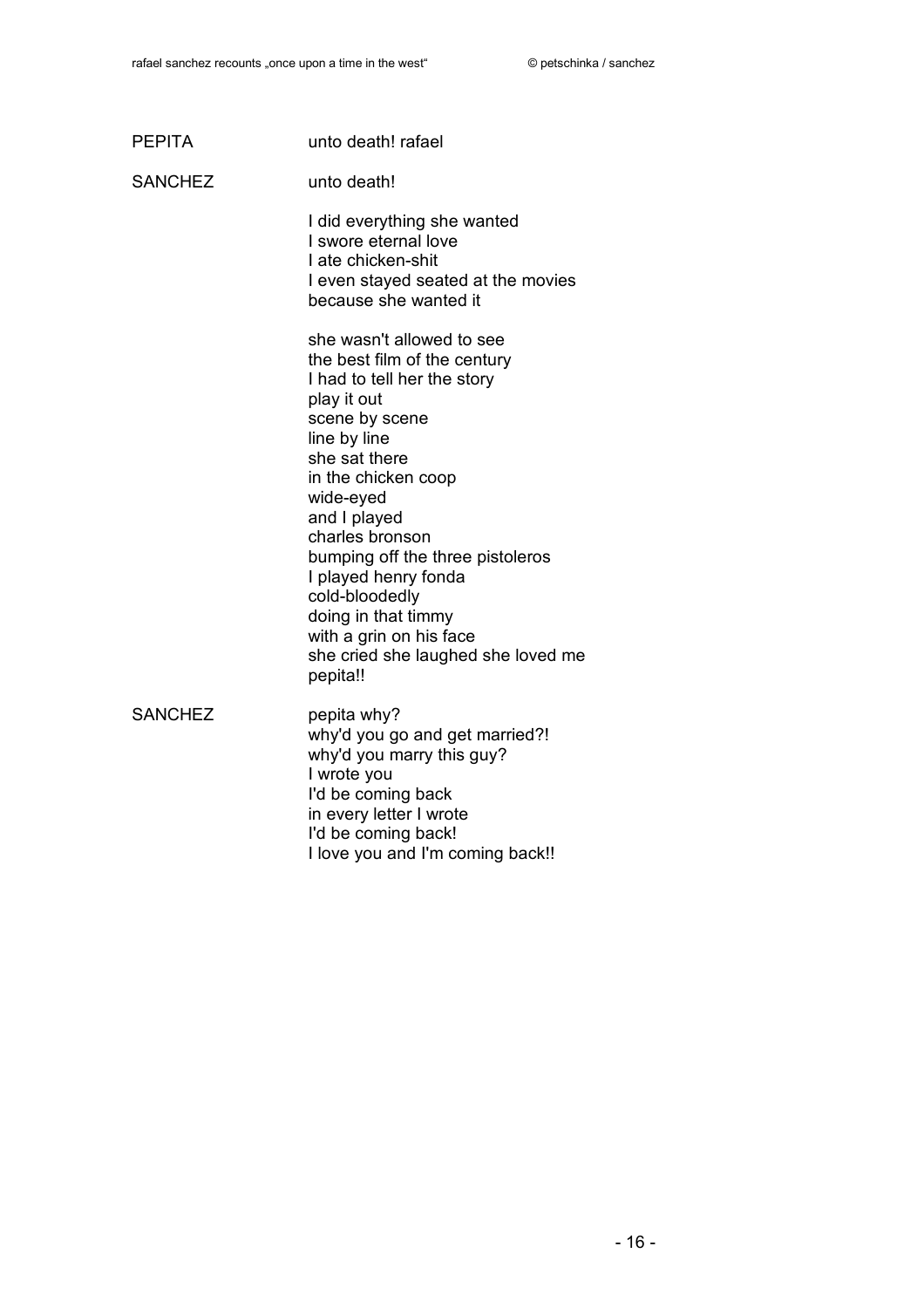| <b>SANCHEZ</b> | when I'm seven grandpa gives me<br>a magnifying glass for my birthday<br>I magnify flies flowers stamps<br>I discover by accident<br>that you can set paper on fire<br>if you hold it in the right position                                                                                 |
|----------------|---------------------------------------------------------------------------------------------------------------------------------------------------------------------------------------------------------------------------------------------------------------------------------------------|
|                | and then we're in the chicken coop<br>pepita and me<br>the sun coming in<br>through a small window<br>at an angle                                                                                                                                                                           |
|                | pepita catches a baby chick<br>holds it in her hand<br>kisses it<br>I pull the magnifying glass out of my pocket<br>saying:<br>"look<br>look at this<br>come! come here<br>come into the sunlight<br>you want to see its eye?<br>magnified five times?!<br>come! come over here in the sun" |
|                | she holds the baby chick up in the rays of the sun<br>and me<br>I put the magnifying glass over the chicken's eye<br>"look" I say<br>"you see?<br>it's shining!"                                                                                                                            |
| PEPITA         | hey tienes miedo? you scared?                                                                                                                                                                                                                                                               |
| <b>SANCHEZ</b> | "hold still a second" I say<br>and place the glass in such a way<br>that the burning point<br>sits right in the chicken's eye                                                                                                                                                               |
|                | "look! look now!"                                                                                                                                                                                                                                                                           |
|                | the chicken's eye bursts into flame                                                                                                                                                                                                                                                         |
| PEPITA         | que malo que eres!!<br>que malo!!                                                                                                                                                                                                                                                           |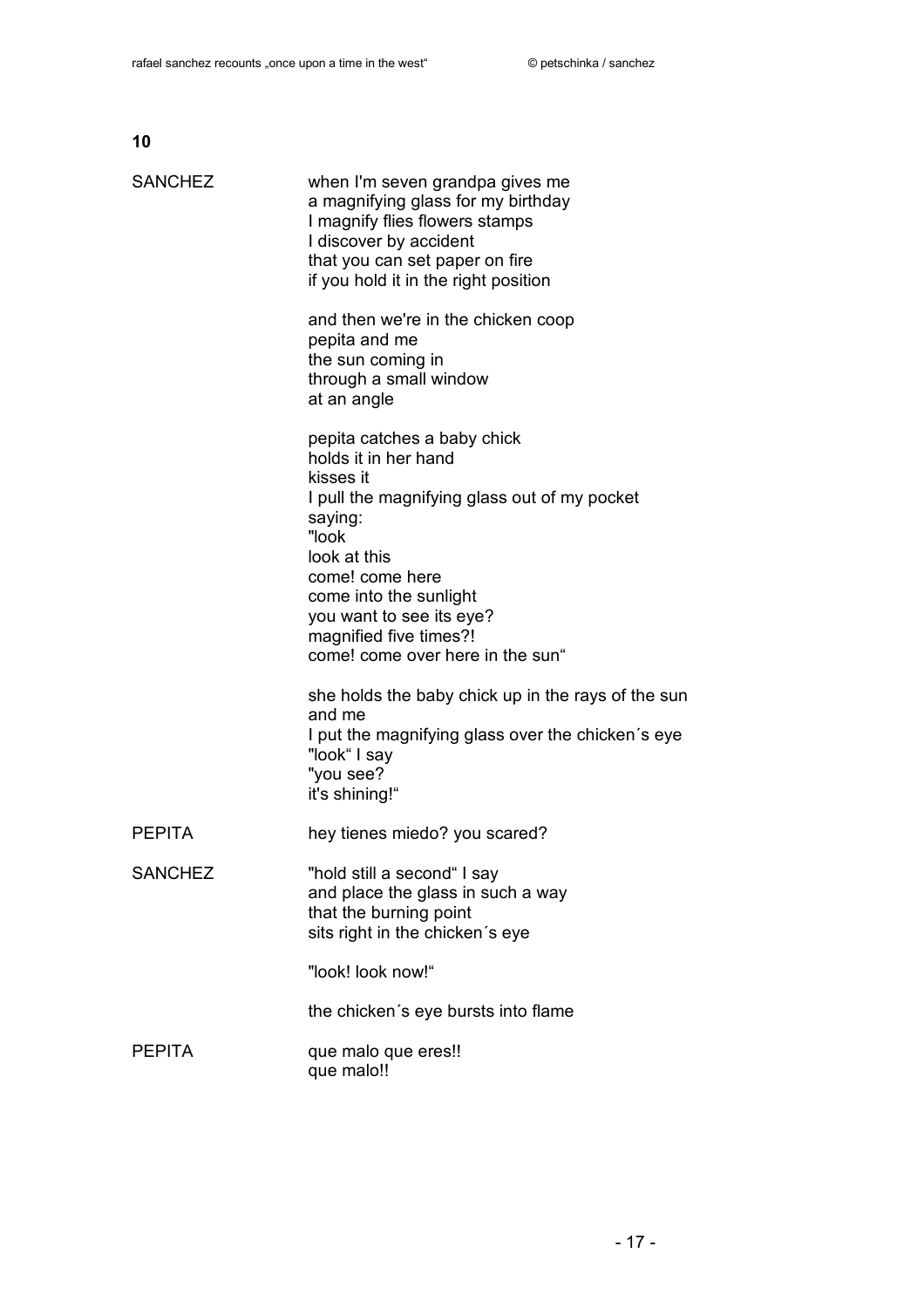| 11                                 |                                                                                                                                                                                                                                                      |
|------------------------------------|------------------------------------------------------------------------------------------------------------------------------------------------------------------------------------------------------------------------------------------------------|
| UNCLE ACE                          | hola tia fernanda                                                                                                                                                                                                                                    |
| <b>NEIGHBOUR</b>                   | por fin                                                                                                                                                                                                                                              |
| <b>UNCLE ACE</b><br><b>SANCHEZ</b> | sorry I'm so late<br>shall we get going?<br>oh pepita how beautiful you are!<br>you should come along with us!<br>we'll take the little prince there along!<br>uncle ace<br>pepita's uncle : tio ace<br>with his huge sedan<br>all the way from town |
| <b>GRANDMOTHER</b>                 | rafael<br>you stay here!!                                                                                                                                                                                                                            |
| <b>UNCLE ACE</b>                   | ah buenos dias senora maria                                                                                                                                                                                                                          |
| <b>SANCHEZ</b>                     | uncle ace bows deeply to my grandmother                                                                                                                                                                                                              |
| <b>UNCLE ACE</b>                   | I'm driving aunt fernanda<br>to see her sister argentina in hospital<br>she's dying<br>surely she told you!                                                                                                                                          |
| <b>GRANDMOTHER</b>                 | she's not going to die?!                                                                                                                                                                                                                             |
| <b>UNCLE ACE</b>                   | the kid can come along<br>aunt argentina will be pleased<br>and besides just imagine<br>him and pepita in the backseat!<br>ah bon jour senor jose luis!                                                                                              |
| <b>GRANDFATHER</b>                 | let him go along maria                                                                                                                                                                                                                               |
| <b>SANCHEZ</b>                     | says grandpa<br>waking up from his siesta                                                                                                                                                                                                            |
| <b>GRANDFATHER</b>                 | when does he get a chance<br>to get out of our nest<br>tio ace will show him the big wide world                                                                                                                                                      |
| <b>GRANDMOTHER</b>                 | I know what he'll show him!!<br>he'll show him the casinos and one-armed bandits<br>does he need to see all that already?<br>he's only eight!                                                                                                        |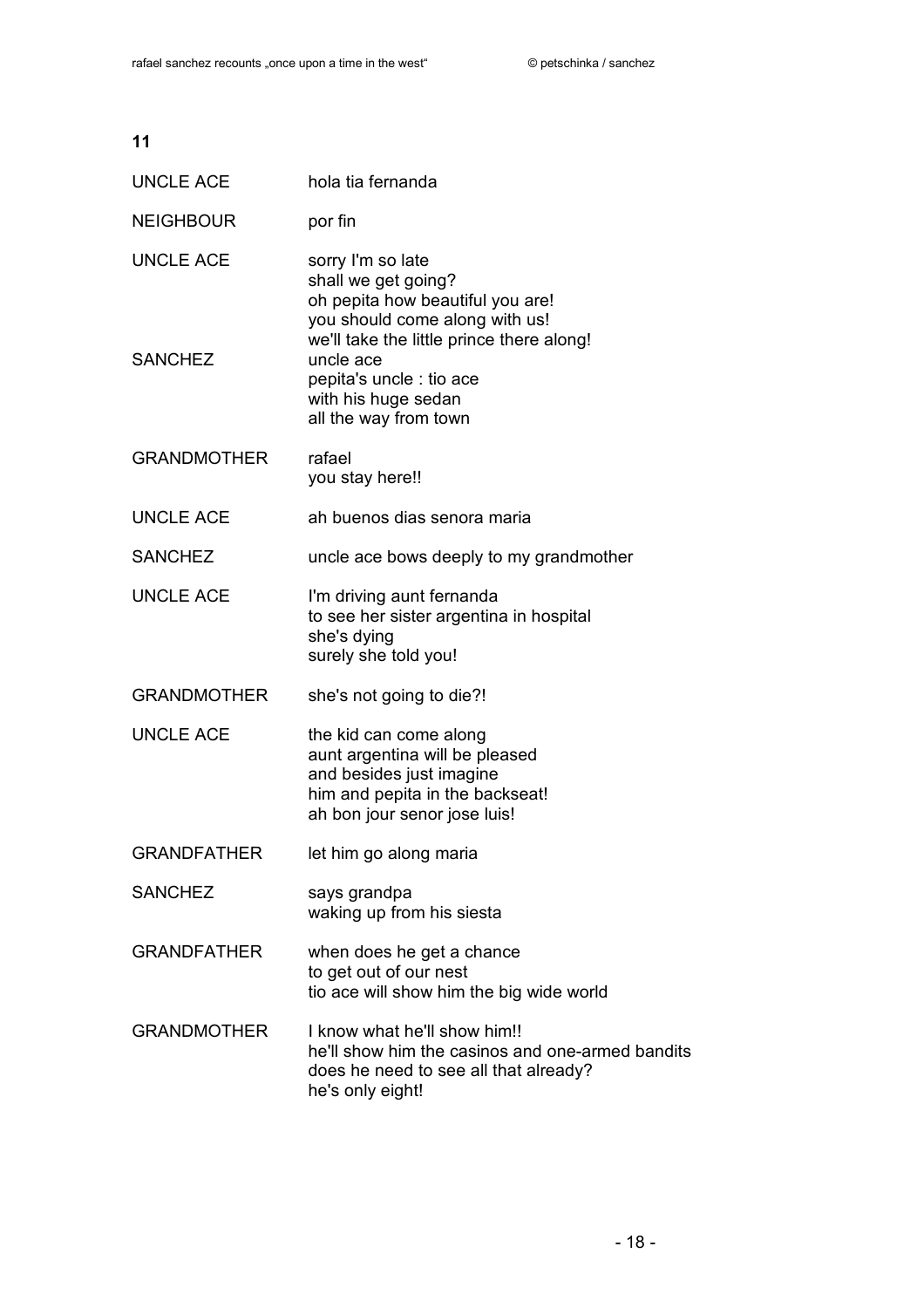| <b>SANCHEZ</b>     | tia fernanda<br>pepita's grandmother<br>our neighbour<br>swears<br>not to let me out of her sight                                                             |
|--------------------|---------------------------------------------------------------------------------------------------------------------------------------------------------------|
| <b>NEIGHBOUR</b>   | but maria<br>I'm going with them!<br>I'll be there!!                                                                                                          |
| <b>GRANDMOTHER</b> | well then<br>go get washed<br>and put on your sunday suit!                                                                                                    |
| <b>SANCHEZ</b>     | I rush to my room<br>put on the black suit<br>and the black and white patent-leather shoes<br>with a plastic rose in my buttonhole                            |
| <b>UNCLE ACE</b>   | hey kid!<br>you'll be the talk of the town!<br>gracias senora maria!<br>pepita! what do you think?<br>look at this prince!<br>dale un beso! give him a kiss!! |
| 12                 |                                                                                                                                                               |
| <b>SANCHEZ</b>     | we get to the hospital<br>a huge hospital                                                                                                                     |
|                    | aunt argentina<br>a very old woman<br>without teeth<br>bald with a crazy look about her<br>lying in room 111                                                  |
|                    | she's asleep<br>we sit down                                                                                                                                   |
| <b>ARGENTINA</b>   | (screams)                                                                                                                                                     |
| <b>SANCHEZ</b>     | when she wakes up<br>she takes us for gypsies<br>who want to steal her money<br>and cries for help                                                            |
| <b>ARGENTINA</b>   | (screams)                                                                                                                                                     |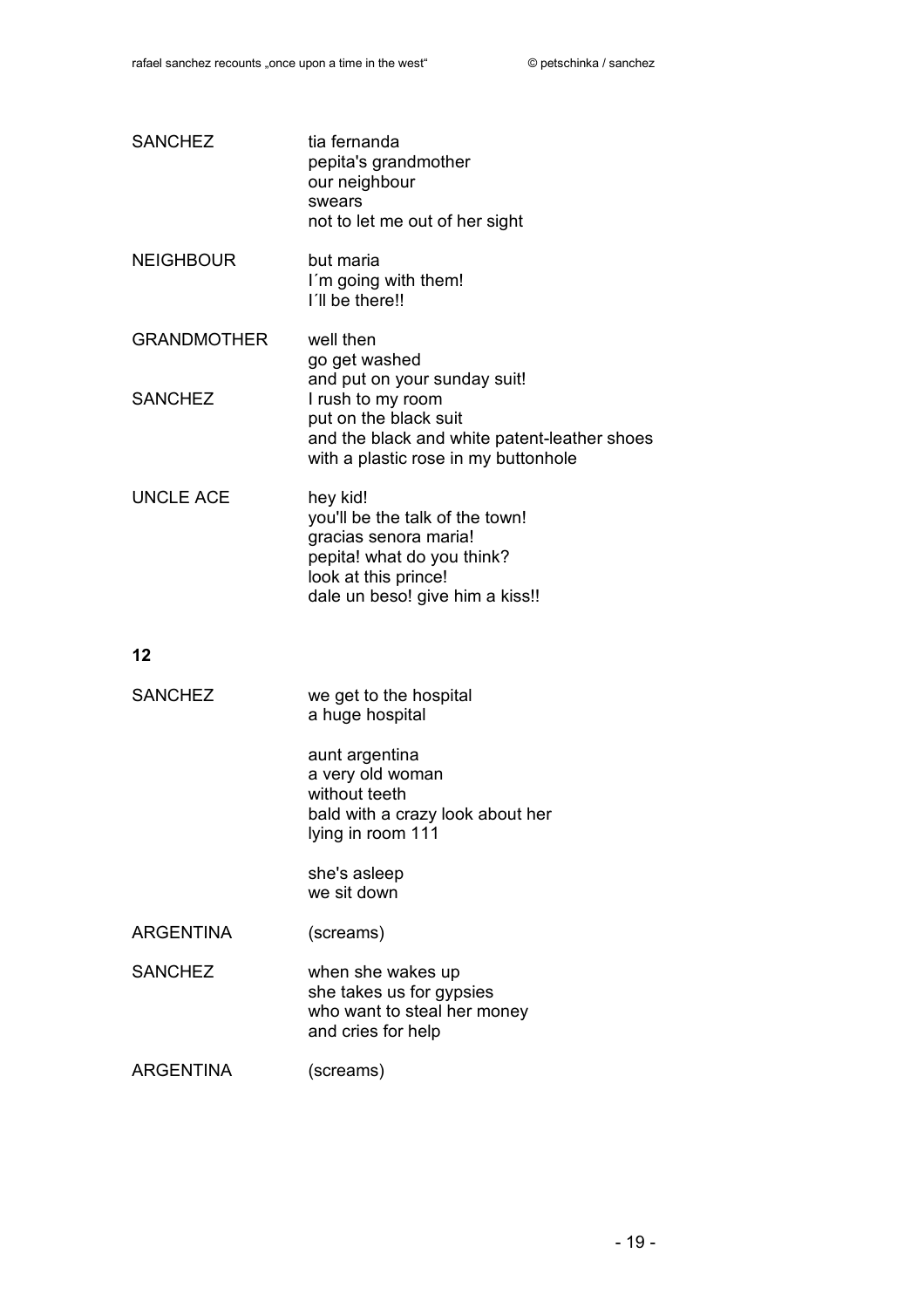| <b>SANCHEZ</b>     | uncle ace<br>pushes her dentures into her mouth<br>that calms her down                                                                                                           |
|--------------------|----------------------------------------------------------------------------------------------------------------------------------------------------------------------------------|
| <b>UNCLE ACE</b>   | how are you?!<br>aunt argentina?!                                                                                                                                                |
| <b>ARGENTINA</b>   | good now I'll die soon!                                                                                                                                                          |
| <b>UNCLE ACE</b>   | no no aunt argentina<br>nowadays you don't have to die anymore<br>nobody dies anymore<br>that was in the old days                                                                |
| <b>ARGENTINA</b>   | oh really?                                                                                                                                                                       |
| <b>SANCHEZ</b>     | the aunt has become curious                                                                                                                                                      |
| <b>ARGENTINA</b>   | one doesn't die any more nowadays?!<br>so what does one do now?                                                                                                                  |
| <b>UNCLE ACE</b>   | you  just transfer quickly to the other side<br>one transfers quickly to the other side                                                                                          |
| a gunshot          |                                                                                                                                                                                  |
| 13                 |                                                                                                                                                                                  |
| <b>SANCHEZ</b>     | a few months later<br>he transfered to the other side<br>tio ace<br>thanks to a bullet in his heart<br>at the casino                                                             |
|                    | one of the other players accuses him:                                                                                                                                            |
| <b>PACO</b>        | you pulled an ace out of your sleeve!!                                                                                                                                           |
| <b>SANCHEZ</b>     | whereupon uncle ace stands up                                                                                                                                                    |
| <b>GRANDFATHER</b> | he gets up very slowly                                                                                                                                                           |
| <b>UNCLE ACE</b>   | so I pulled an ace out of my sleeve<br>and you saw it<br>you saw me<br>pull an ace out of my sleeve<br>come on, come on say it :<br>I saw you<br>pull an ace out of your sleeve! |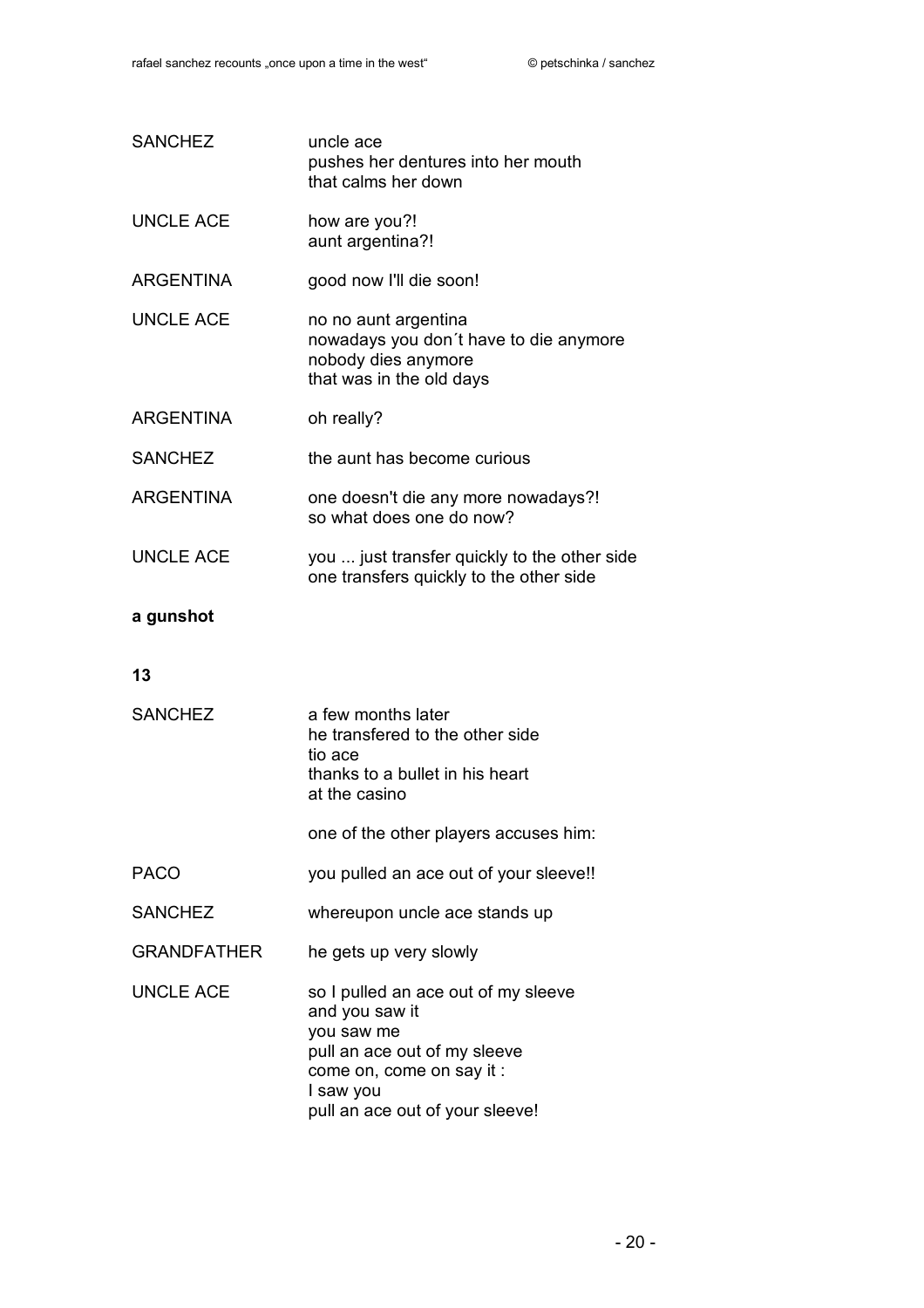| <b>PACO</b>        | yeah I saw it<br>you pulled an ace of spades out of your sleeve!                                                                                                                                                                                                                                                                |
|--------------------|---------------------------------------------------------------------------------------------------------------------------------------------------------------------------------------------------------------------------------------------------------------------------------------------------------------------------------|
| <b>UNCLE ACE</b>   | oh an ace of spades was it!                                                                                                                                                                                                                                                                                                     |
| <b>GRANDFATHER</b> | uncle ace stands up                                                                                                                                                                                                                                                                                                             |
| <b>UNCLE ACE</b>   | there's my jacket, you maricon de mierda!                                                                                                                                                                                                                                                                                       |
| <b>GRANDFATHER</b> | and takes off his jacket                                                                                                                                                                                                                                                                                                        |
| <b>UNCLE ACE</b>   | you've got my jacket go look in it<br>you want to check out my shirt as well<br>maybe I've got an ace of hearts<br>hidden somewhere in my shirtsleeves                                                                                                                                                                          |
| <b>GRANDFATHER</b> | he throws his shirt at him<br>and pulls a knife out of his boot                                                                                                                                                                                                                                                                 |
| <b>UNCLE ACE</b>   | go on look in the sleeves go on                                                                                                                                                                                                                                                                                                 |
| <b>GRANDFATHER</b> | the guy also takes off his jacket<br>the players in the casino<br>make a circle around them                                                                                                                                                                                                                                     |
| <b>SANCHEZ</b>     | that's how grandpa describes this scene<br>in our kitchen                                                                                                                                                                                                                                                                       |
| <b>GRANDFATHER</b> | go on hurry up look inside the sleeve<br>and then I'm gonna cut your ear off you fuckin' liar<br>you son of a bitch                                                                                                                                                                                                             |
| <b>GRANDMOTHER</b> | but jose luis<br>do you have to teach him to curse already<br>he's only eight!!                                                                                                                                                                                                                                                 |
| <b>SANCHEZ</b>     | yeah<br>I was eight by then<br>and had already seen the film<br>a hundred times<br>forty times in its entirety<br>I know this scene I know it<br>henry fonda the bad guy<br>and charles bronson uncle ace<br>standing opposite each other<br>the duel<br>they circle each other slowly<br>they look deep into each other's eyes |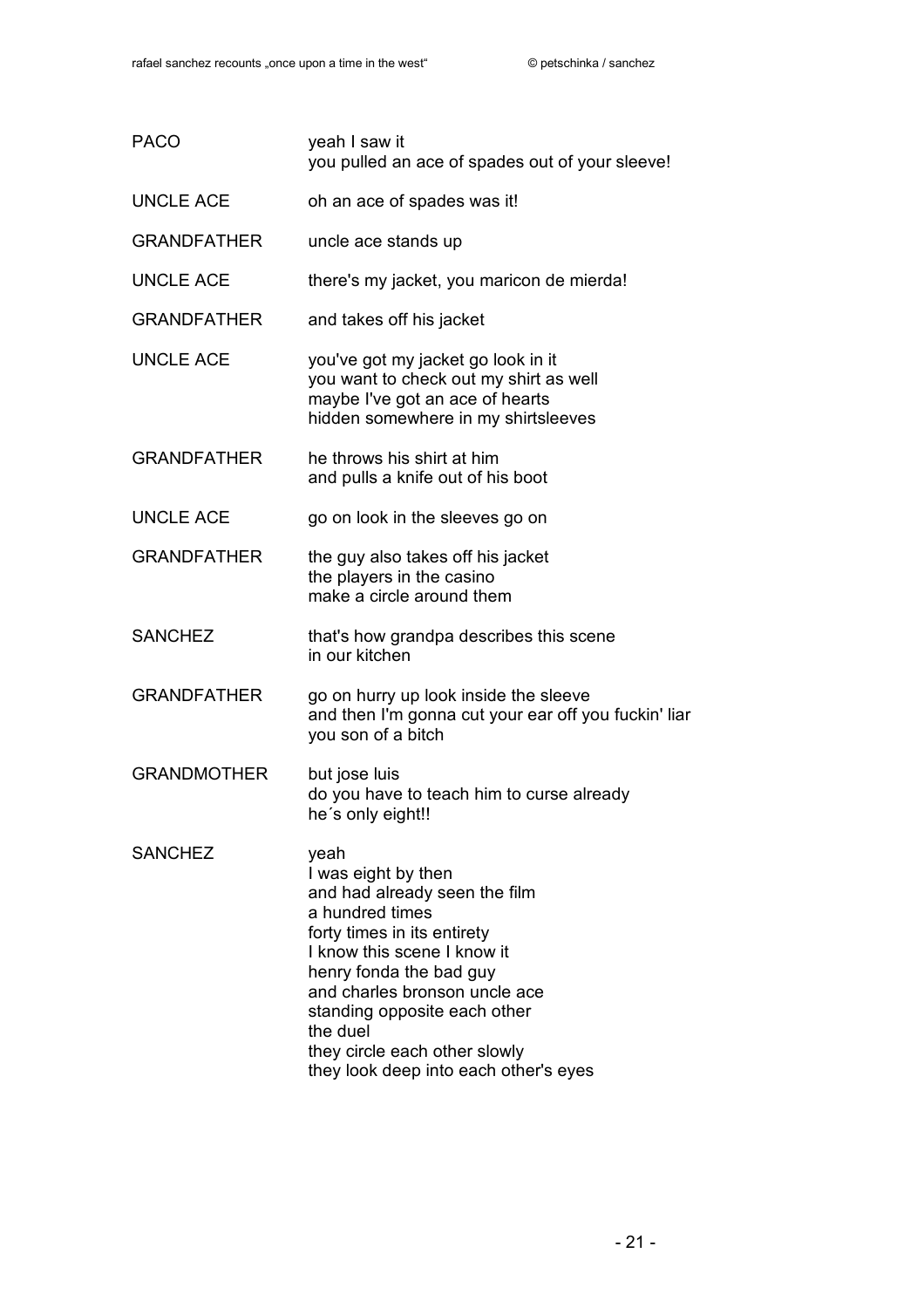| <b>UNCLE ACE</b>   | well what about it?!<br>where's your knife you lying bastard!<br>come on come on pull your knife<br>or get down on your knees and say:<br>I'd rather cut off that ear myself                                                                                                                                        |
|--------------------|---------------------------------------------------------------------------------------------------------------------------------------------------------------------------------------------------------------------------------------------------------------------------------------------------------------------|
|                    | hey can anybody lend him a knife?<br>hasn't anybody got a knife<br>for this son of a bitch?!<br>pedro go to the kitchen and get him a knife                                                                                                                                                                         |
| a shot             |                                                                                                                                                                                                                                                                                                                     |
| <b>SANCHEZ</b>     | and then a bullet<br>right into his heart                                                                                                                                                                                                                                                                           |
| <b>GRANDFATHER</b> | you understand?<br>the guy's too much of a coward<br>for a knife fight<br>he pulls out a gun and shoots down uncle ace<br>then he escapes<br>escapes from the casino<br>escapes from town<br>escapes from spain<br>escapes from europe<br>begs for asylum<br>in switzerland<br>you understand?<br>you understand?!! |
| 14                 |                                                                                                                                                                                                                                                                                                                     |
| <b>SANCHEZ</b>     | uncle ace<br>اللاصطلاح المتاب المطالع المرود والمتحل الما                                                                                                                                                                                                                                                           |

is brought back to the town in a huge american open hearse his casino friends riding escort driving in a column in an unbelievable cortege of open cars carrying ladies dressed in black wearing hats their faces painted white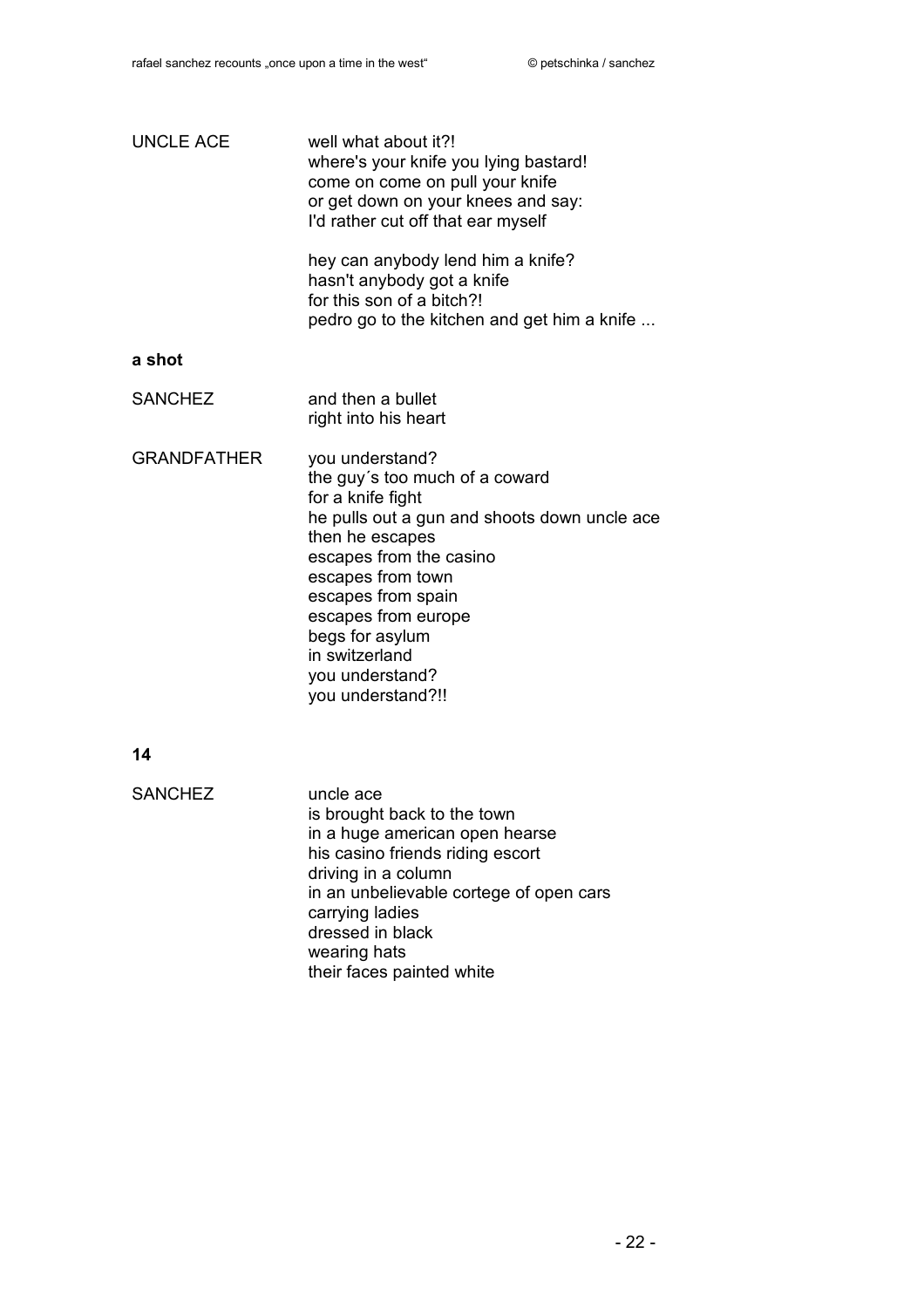## SANCHEZ uncle ace is laid out on a green sheet dressed in a white suit a white silk shirt with an ace of hearts on each sleeve "I'm gonna find that paco that killer that cowardly underhanded bastard I'm gonna cut off his ear and lay it on your grave

I swear it!!"

| RAMON              | pepita vente conmigo!                                                                                                      |
|--------------------|----------------------------------------------------------------------------------------------------------------------------|
| <b>GRANDFATHER</b> | ramon, silencio!!                                                                                                          |
| <b>JESUS</b>       | silencio!                                                                                                                  |
| <b>GRANDFATHER</b> | jesus porfavor!<br>why isn't he locked in the toilet?!                                                                     |
| RAMON              | lo saco?                                                                                                                   |
| <b>GRANDFATHER</b> | queridos amigos!<br>queridos miembros<br>del filmclub "el cinematographo"!!<br>pablo serrano                               |
| JESUS              | pablo serrano!!                                                                                                            |
| <b>GRANDFATHER</b> | our friend<br>our ex-mayor<br>my predecessor as film club president<br>now our consul in switzerland as you know           |
| RAMON              | si!                                                                                                                        |
| <b>GRANDFATHER</b> | rang me up a few weeks ago                                                                                                 |
| JESUS              | silencio!                                                                                                                  |
| <b>GRANDFATHER</b> | jesus por favor!<br>queridos amigos!                                                                                       |
|                    | I should come to switzerland<br>to be the chief of the spanish social security office<br>I didn't want that<br>I told him: |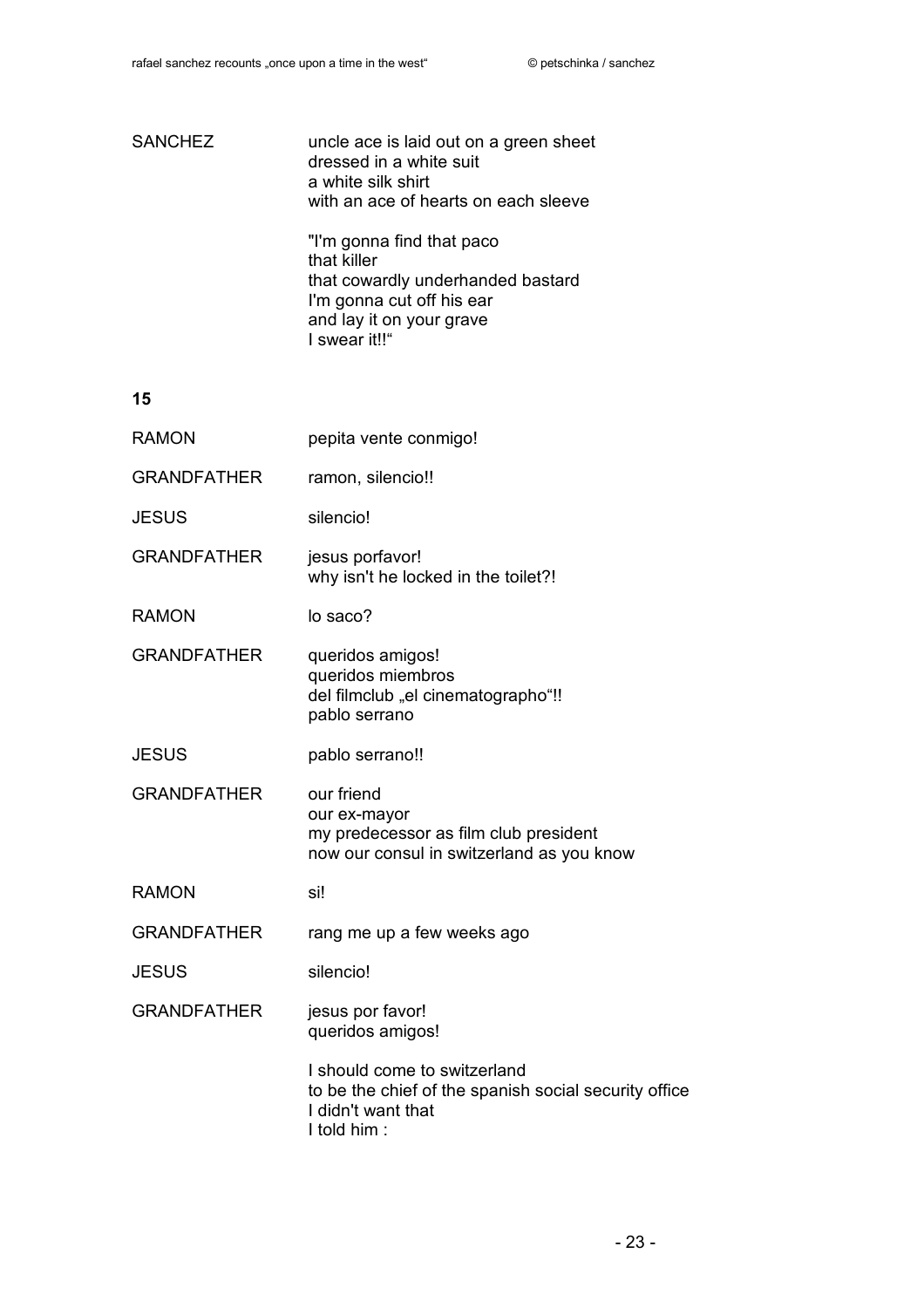| <b>GRANDFATHER</b> | listen pablo<br>we're right in the middle of an exciting discussion<br>about the best film of the century                                             |
|--------------------|-------------------------------------------------------------------------------------------------------------------------------------------------------|
| <b>CONSUL</b>      | ah "some like it hot!"                                                                                                                                |
| <b>GRANDFATHER</b> | "some like it hot?"<br>maria, listen what he says<br>"some like it hot"<br>the best film of the century<br>no no<br>ask me in a couple of years again |
| <b>CONSUL</b>      | the spaniards here need a man like you<br>and besides we'll be able to play<br>a game of chess from time to time<br>like in the old days '            |
| <b>GRANDFATHER</b> | queridos amigos,<br>how could I refuse?!                                                                                                              |
|                    | pepita stop crying!!<br>rafael will write you every day<br>give her a kiss rafael<br>give her a kiss!!                                                |
| <b>JESUS</b>       | pero rafael dale un beso                                                                                                                              |
| <b>GRANDFATHER</b> | rafael! give her a kiss!<br>give  her  a  kiss!!                                                                                                      |
| 16                 |                                                                                                                                                       |
| <b>SANCHEZ</b>     | pepita<br>suiza es - jo - que mierda                                                                                                                  |

suiza es - jo - que mierda switzerland hey you wouldn't believe it pero but I'll survive it I've got to find that paco no: that killer no: that bastard adios amor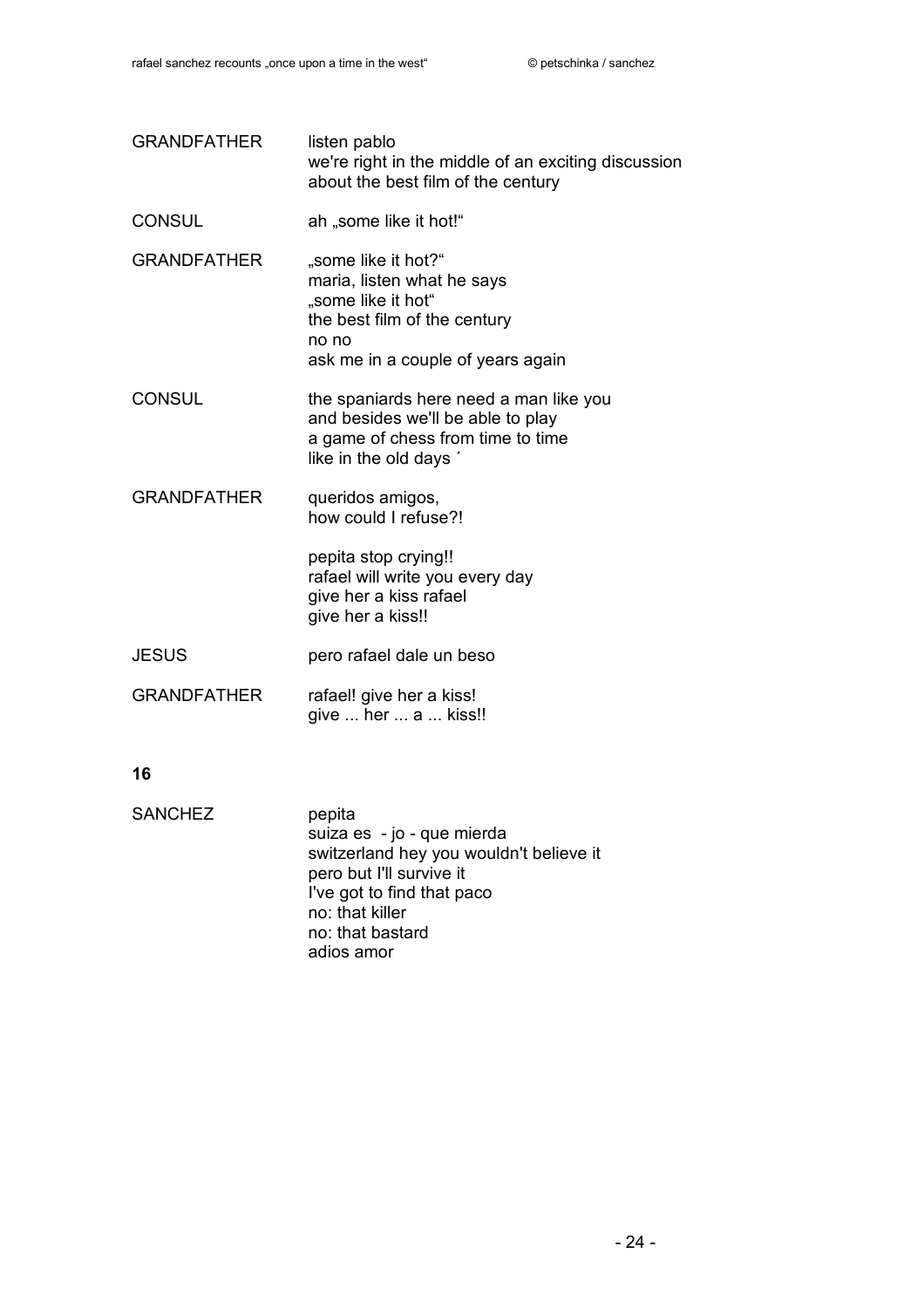| <b>SANCHEZ</b> | two years later<br>by then I'm ten<br>after moving to switzerland<br>I've got a photo of the guy in my wallet                                                                                                                                                                                                                                                                                                         |
|----------------|-----------------------------------------------------------------------------------------------------------------------------------------------------------------------------------------------------------------------------------------------------------------------------------------------------------------------------------------------------------------------------------------------------------------------|
|                | I go into every spanish club<br>zürich basel genf<br>when I open the door<br>the music stops playing<br>the flamenco-dancer<br>stops in the middle of her movement<br>the bartender takes cover<br>I go over to the gambling table<br>they look at me with big terrified eyes<br>I'm known by now<br>they know me<br>the whole spanish colony here in switzerland knows :<br>I'm looking for paco<br>tio ace's killer |
|                | I find him standing at the bar<br>talking to a woman                                                                                                                                                                                                                                                                                                                                                                  |
|                | he paco saca tu navaja!                                                                                                                                                                                                                                                                                                                                                                                               |
| <b>PACO</b>    | what's the matter kid?!                                                                                                                                                                                                                                                                                                                                                                                               |
| <b>SANCHEZ</b> | get your knife out!                                                                                                                                                                                                                                                                                                                                                                                                   |
| <b>PACO</b>    | (laughs)                                                                                                                                                                                                                                                                                                                                                                                                              |
| <b>SANCHEZ</b> | sales a la calle<br>o quieres que te corte la oreja delante de todos?!<br>you coming outside with me?<br>or you want me to lop off your ear right here<br>in front of your girlfriend?!                                                                                                                                                                                                                               |
|                | he laughs                                                                                                                                                                                                                                                                                                                                                                                                             |
| <b>PACO</b>    | you want to cut off my ear?                                                                                                                                                                                                                                                                                                                                                                                           |
| <b>SANCHEZ</b> | not want to<br>I'm going to cut off your ear!                                                                                                                                                                                                                                                                                                                                                                         |
|                | now everybody laughs<br>applauds<br>and makes a circle around us                                                                                                                                                                                                                                                                                                                                                      |
| <b>PACO</b>    | so? and who are you big ear-lopper?                                                                                                                                                                                                                                                                                                                                                                                   |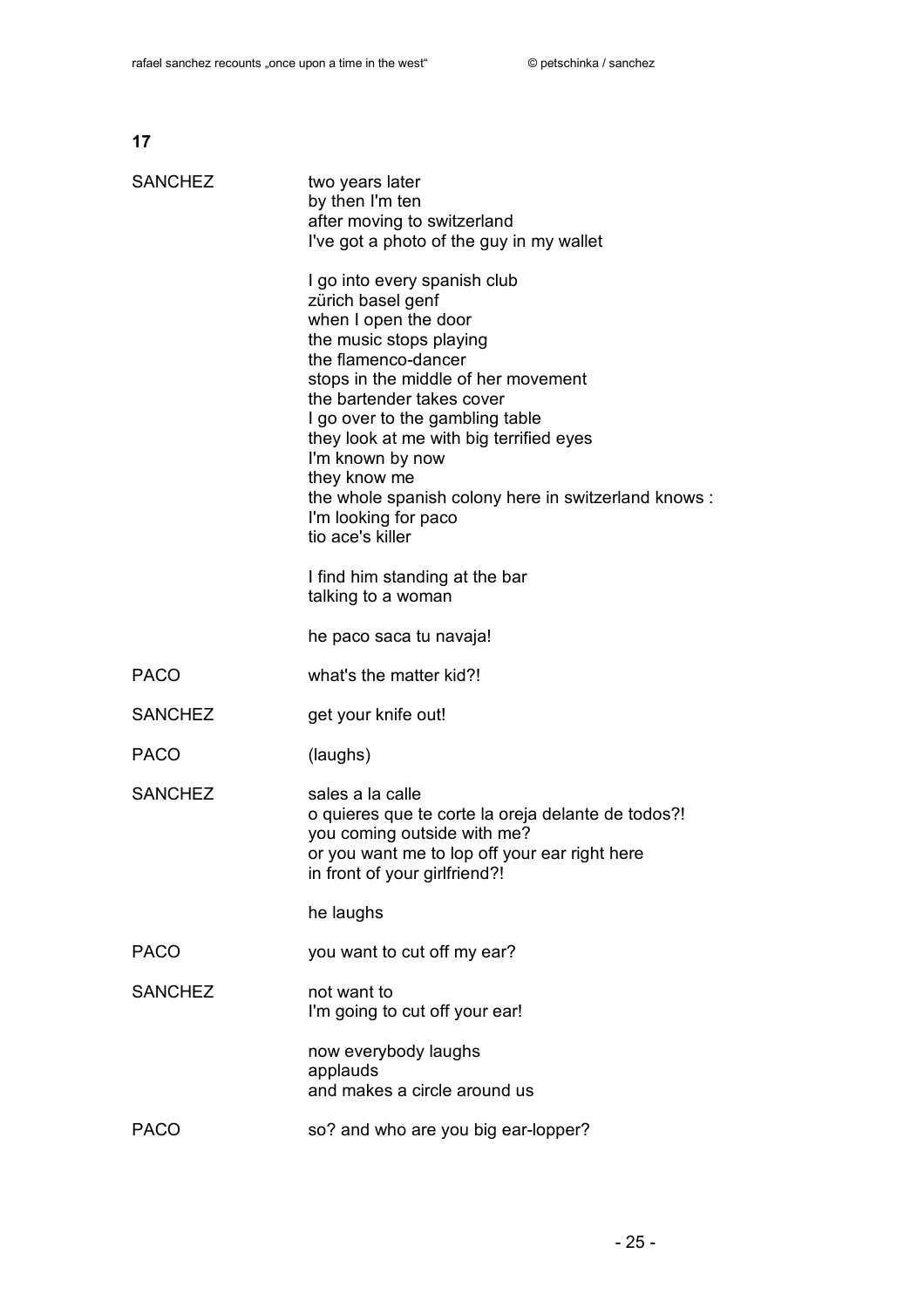| <b>SANCHEZ</b>       | me?<br>you ask who I am!<br>you want to know who I am?<br>I'm the ace<br>up uncle ace's sleeve!! |
|----------------------|--------------------------------------------------------------------------------------------------|
| shots                |                                                                                                  |
| 18                   |                                                                                                  |
| <b>SANCHEZ</b>       | pepita, suiza no esta mal<br>switzerland is okay no es una mierda                                |
| <b>GRANDMOTHER</b>   | Rafael.                                                                                          |
| <b>SANCHEZ</b>       | esta prohibido jugar<br>gambling's illegal here                                                  |
| <b>GRANDMOTHER</b>   | get up! Rafael.<br>breakfast                                                                     |
| <b>SANCHEZ</b>       | but the bastard can't help himself<br>he has to go to the social security                        |
| <b>JASON ROBARTS</b> | he not only plays! he can shoot too!                                                             |
| <b>SANCHEZ</b>       | and my grandfather's there                                                                       |
| <b>GRANDMOTHER</b>   | and finish writing your letter to Pepita!                                                        |
| <b>SANCHEZ</b>       | pepita paco es un hombre muerto<br>the bastard's as good as dead<br>adios amor                   |
| 19                   |                                                                                                  |
| <b>SANCHEZ</b>       | from this time on<br>I spend every free minute<br>in the oficina laboral de espana               |
| <b>TERESA</b>        | next                                                                                             |
| <b>SANCHEZ</b>       | one day he'll walk in<br>drooping eyelids<br>filthy clothes<br>unshaven                          |
| <b>TERESA</b>        | next                                                                                             |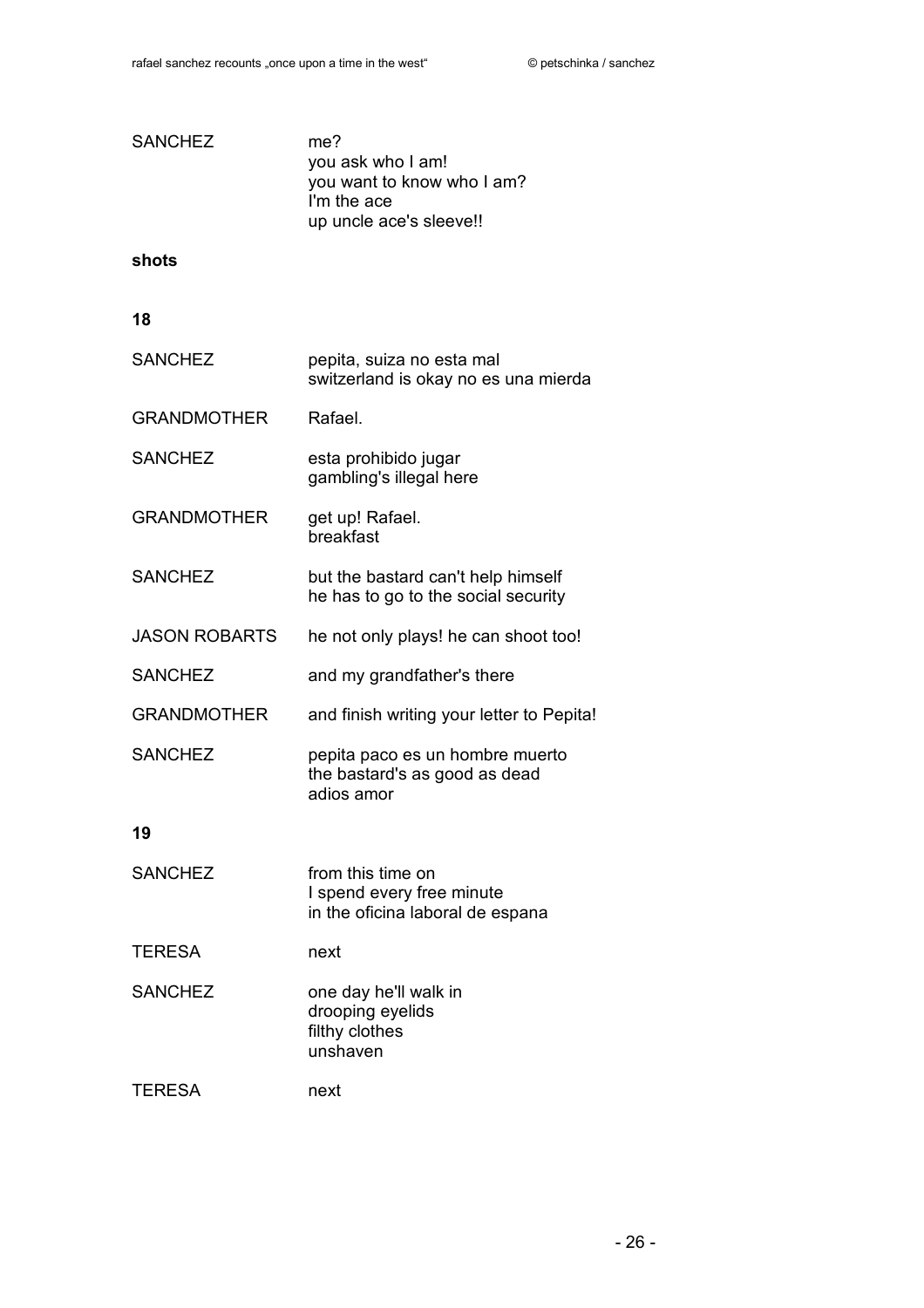| <b>SANCHEZ</b> | he knows<br>how to stage an entrance at the social security office<br>he's double-parked his cadillac<br>around the corner<br>left the motor running                                                                    |
|----------------|-------------------------------------------------------------------------------------------------------------------------------------------------------------------------------------------------------------------------|
| <b>TERESA</b>  | next                                                                                                                                                                                                                    |
| <b>SANCHEZ</b> | creeps in here<br>a total wreck<br>fills out an application form<br>with trembling fingers                                                                                                                              |
| <b>TERESA</b>  | next                                                                                                                                                                                                                    |
| <b>SANCHEZ</b> | and now I'll just help myself to his ear                                                                                                                                                                                |
| AN OLD MAN     | buenos dias senora teresa!                                                                                                                                                                                              |
| <b>SANCHEZ</b> | one afternoon he's really there<br>hey that's him<br>that has to be him<br>I hide behind the flag<br>standing behind the secretary's desk<br>take the photo out of my pocket<br>he's very well disguised                |
| <b>TERESA</b>  | what can I do for you??!                                                                                                                                                                                                |
| <b>SANCHEZ</b> | he holds out his hand to her<br>close-up:<br>a hand<br>on which the forefinger and pinkie are missing<br>no it's not him<br>it can't be him<br>to cut off two fingers<br>just for an interview with the social security |
|                | I can't believe that<br>he's too much of a coward                                                                                                                                                                       |
| <b>TERESA</b>  | sorry<br>we're not responsible for any fingers<br>lost in spain<br>and you already get a pension of 700<br>for the finger you lost at the swiss building site!!                                                         |
|                | next!                                                                                                                                                                                                                   |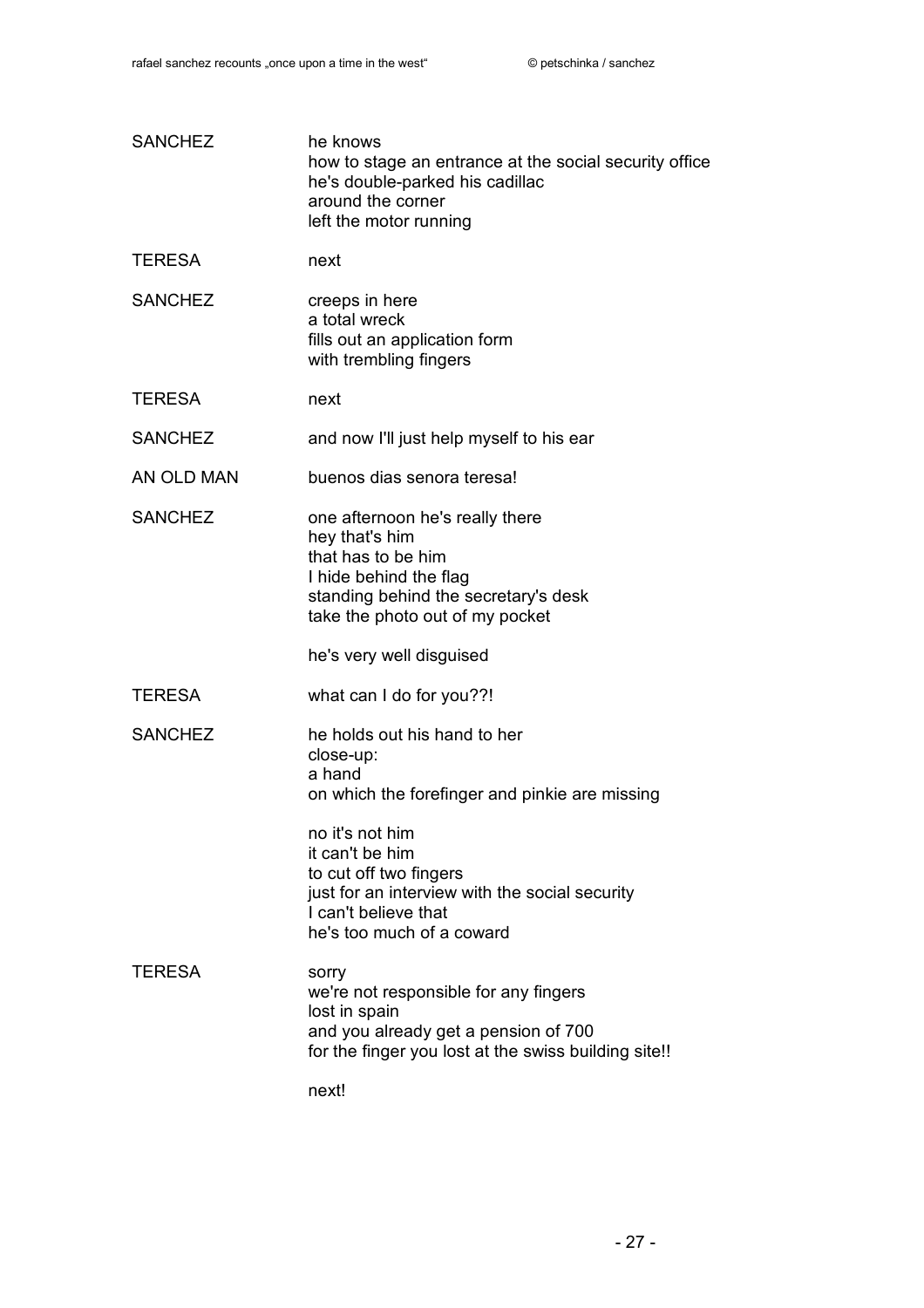| AN OLD MAN     | por que no es posibile?                                                                                                                                       |
|----------------|---------------------------------------------------------------------------------------------------------------------------------------------------------------|
| <b>TERESA</b>  | it's not possible there's nothing more to say<br>so just take your suitcase<br>and go back to spain!!                                                         |
|                | next!!                                                                                                                                                        |
| <b>SANCHEZ</b> | the man without forefinger and pinkie on his right hand<br>slowly puts his suitcase down                                                                      |
| <b>TERESA</b>  | next                                                                                                                                                          |
| <b>SANCHEZ</b> | pulls an old rusty revolver out of his coat pocket<br>grasps it with both hands<br>the old rusty revolver<br>tries to pull the trigger with his middle finger |
| <b>TERESA</b>  | next                                                                                                                                                          |
| <b>SANCHEZ</b> | close-up:<br>the revolver the hand the crippled hand<br>the revolver shakes<br>he can't find his target                                                       |
| <b>TERESA</b>  | you better get out of here!!<br>do you understand me?!!<br>next!                                                                                              |
| a shot         |                                                                                                                                                               |
| <b>SANCHEZ</b> | a gunshot a second gunshot<br>from two yards away<br>the first one hits the desk<br>the second the wall<br>just above the flag behind which I'm hiding        |
| <b>TERESA</b>  | have you gone out of your mind?!!<br>next!                                                                                                                    |
| <b>SANCHEZ</b> | the man tries to reload<br>but some young guy<br>knocks the revolver out of his hand<br>and wrestles him to the ground                                        |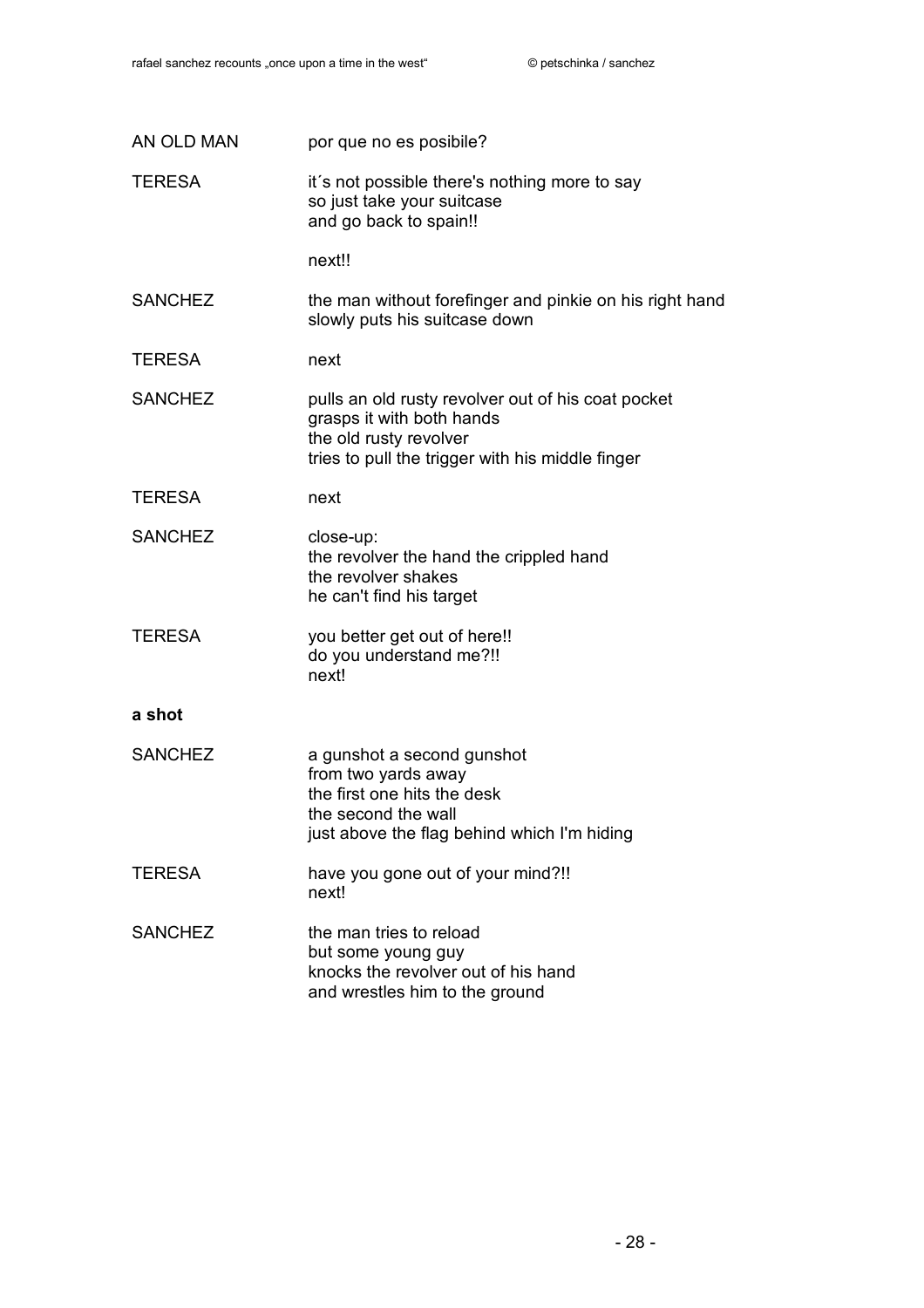| <b>SANCHEZ</b>     | pepita<br>la busqueda de paco es muy peligrosa<br>looking for paco is quite dangerous<br>I've already been shot at<br>but<br>you're right<br>I have to find that bastard<br>adios amor |
|--------------------|----------------------------------------------------------------------------------------------------------------------------------------------------------------------------------------|
| 21                 |                                                                                                                                                                                        |
| <b>SANCHEZ</b>     | two months later comes the trial                                                                                                                                                       |
| <b>GRANDMOTHER</b> | jose luis<br>does he have to hear such things already?!<br>he's only 12!!                                                                                                              |
| 22                 |                                                                                                                                                                                        |
| <b>FONDA</b>       | I think                                                                                                                                                                                |
| <b>SANCHEZ</b>     | henry fonda is lying in bed with claudia cardinale                                                                                                                                     |
| <b>FONDA</b>       | yeah<br>I'm beginning to think<br>I might be a little sorry killing you                                                                                                                |
| <b>SANCHEZ</b>     | he kisses her                                                                                                                                                                          |
| <b>FONDA</b>       | you like being alive!                                                                                                                                                                  |
| <b>SANCHEZ</b>     | his bright blue eyes radiate evil                                                                                                                                                      |
|                    | she takes his hand<br>places it on her belly                                                                                                                                           |
| <b>FONDA</b>       | you also like<br>to feel a man's hands<br>all over you                                                                                                                                 |
| <b>PACO</b>        | even if they're the hands                                                                                                                                                              |
| <b>FONDA</b>       | you like it!                                                                                                                                                                           |
| <b>PACO</b>        | of the man who killed your husband!                                                                                                                                                    |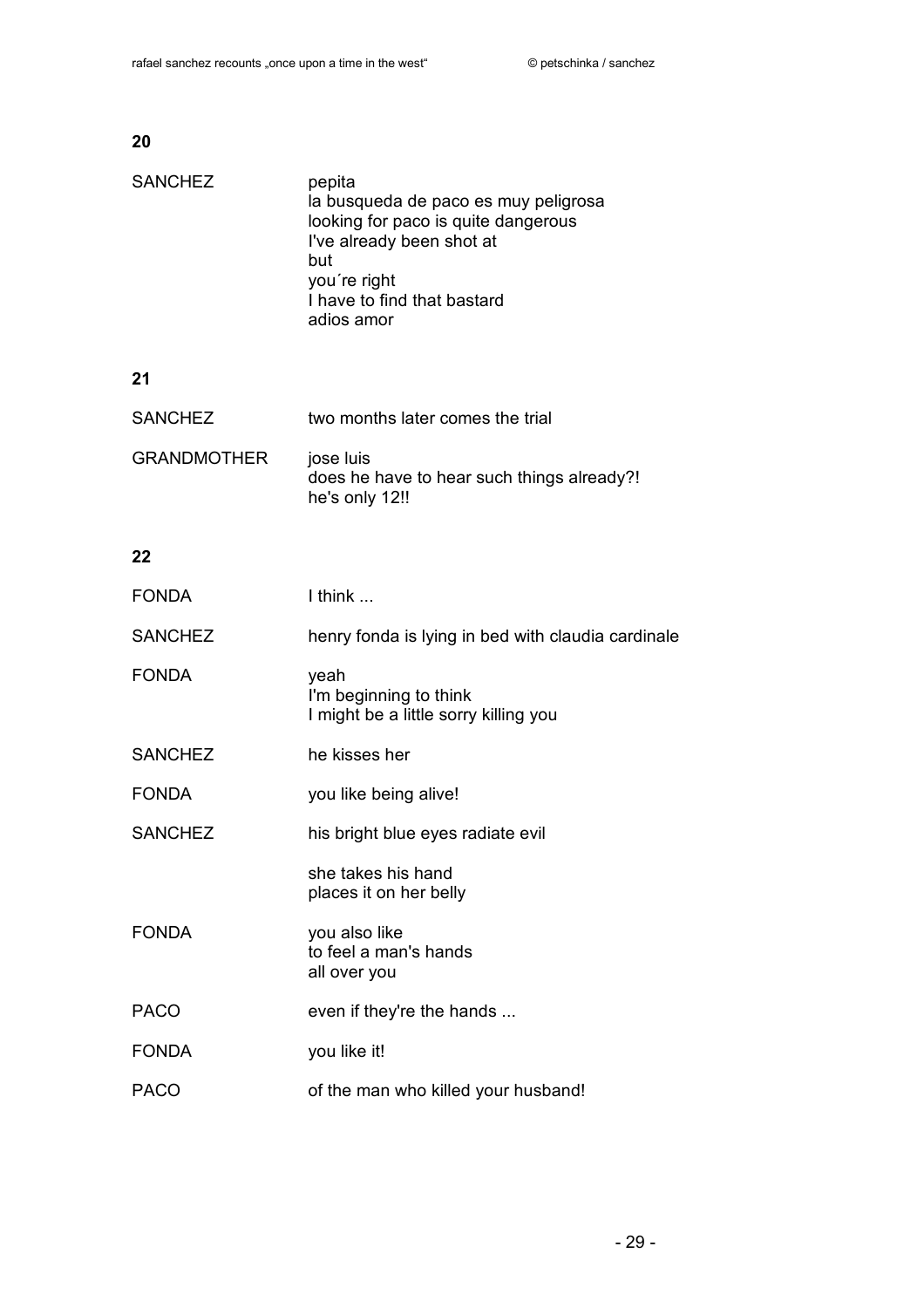| <b>SANCHEZ</b>     | then<br>then she kisses him                                                                                                                                                                                        |
|--------------------|--------------------------------------------------------------------------------------------------------------------------------------------------------------------------------------------------------------------|
| <b>FONDA</b>       | even if they're the hands of the man<br>who killed your husband                                                                                                                                                    |
| <b>SANCHEZ</b>     | arouses him with her tongue                                                                                                                                                                                        |
| <b>PEPITA</b>      | paco!                                                                                                                                                                                                              |
| <b>SANCHEZ</b>     | pepita!!<br>paco unlaces her blouse<br>he touches her breast<br>at first tenderly<br>carefully                                                                                                                     |
| <b>FONDA</b>       | what a                                                                                                                                                                                                             |
| <b>PACO</b>        | ah<br>que linda que eres!                                                                                                                                                                                          |
| <b>FONDA</b>       | what a little tramp                                                                                                                                                                                                |
| <b>PACO</b>        | how beautiful!                                                                                                                                                                                                     |
| <b>SANCHEZ</b>     | then she turns over on her belly                                                                                                                                                                                   |
| <b>FONDA</b>       | is there anything in the world<br>you would'nt do to save your skin?                                                                                                                                               |
| <b>SANCHEZ</b>     | showing him her naked back                                                                                                                                                                                         |
| <b>C.CARDINALE</b> | nothing frank                                                                                                                                                                                                      |
| <b>SANCHEZ</b>     | no pepita no                                                                                                                                                                                                       |
| <b>PACO</b>        | you're the lover of that sanchez guy<br>he's been following me<br>tell him he better cut the crap!!                                                                                                                |
| <b>PEPITA</b>      | I was the lover of that sanchez guy<br>now I'm yours<br>you are a man                                                                                                                                              |
| <b>SANCHEZ</b>     | that's the dream the image<br>that drives me crazy at the age of 14<br>I'm lying in bed<br>I see myself standing<br>in that room<br>where they  where he fucks her<br>I'm standing there<br>I say : pepita please! |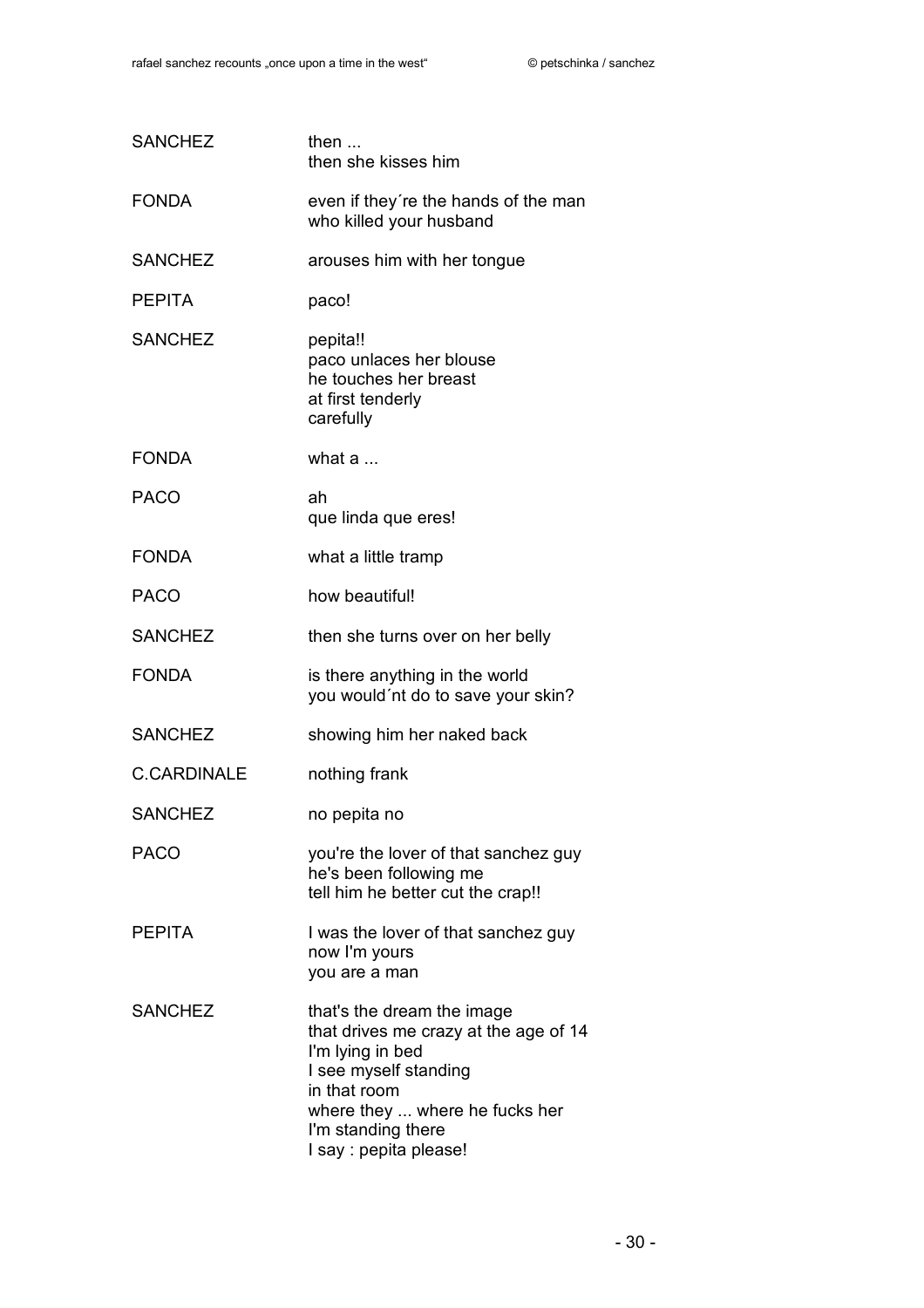| <b>SANCHEZ</b>     | she doesn't hear me<br>she's lost in lust<br>I take her by the shoulder<br>she looks at me<br>I say : pepita please!<br>she laughs<br>she closes her eyes<br>she embraces him |
|--------------------|-------------------------------------------------------------------------------------------------------------------------------------------------------------------------------|
| <b>PFPITA</b>      | paco!                                                                                                                                                                         |
| <b>SANCHEZ</b>     | "paco" she says " follame follame !"                                                                                                                                          |
| <b>PEPITA</b>      | paco!                                                                                                                                                                         |
| <b>SANCHEZ</b>     | I was<br>sick with jealousy<br>deathly ill<br>ran a fever for days on end<br>I couldn't even move in that room                                                                |
| <b>PEPITA</b>      | paco follame                                                                                                                                                                  |
| <b>GRANDMOTHER</b> | try to sleep a little                                                                                                                                                         |
| <b>SANCHEZ</b>     | I can't<br>I don't dare close my eyes                                                                                                                                         |
| <b>GRANDMOTHER</b> | don't be afraid<br>not of anything<br>I'll sit by your bedside<br>the whole night<br>now close your eyes!<br>close your eyes!                                                 |
| <b>FONDA</b>       | you also like to feel a man's hands<br>all over you! you like it!                                                                                                             |
| <b>SANCHEZ</b>     | then this sudden feeling of desire                                                                                                                                            |
| <b>FONDA</b>       | even if they're the hands of the man<br>who killed your husband                                                                                                               |
| <b>SANCHEZ</b>     | I'm standing near that bed<br>I don't feel lame any more<br>I'm all excited<br>feverish<br>but a new kind of fever<br>a prickling all over my body                            |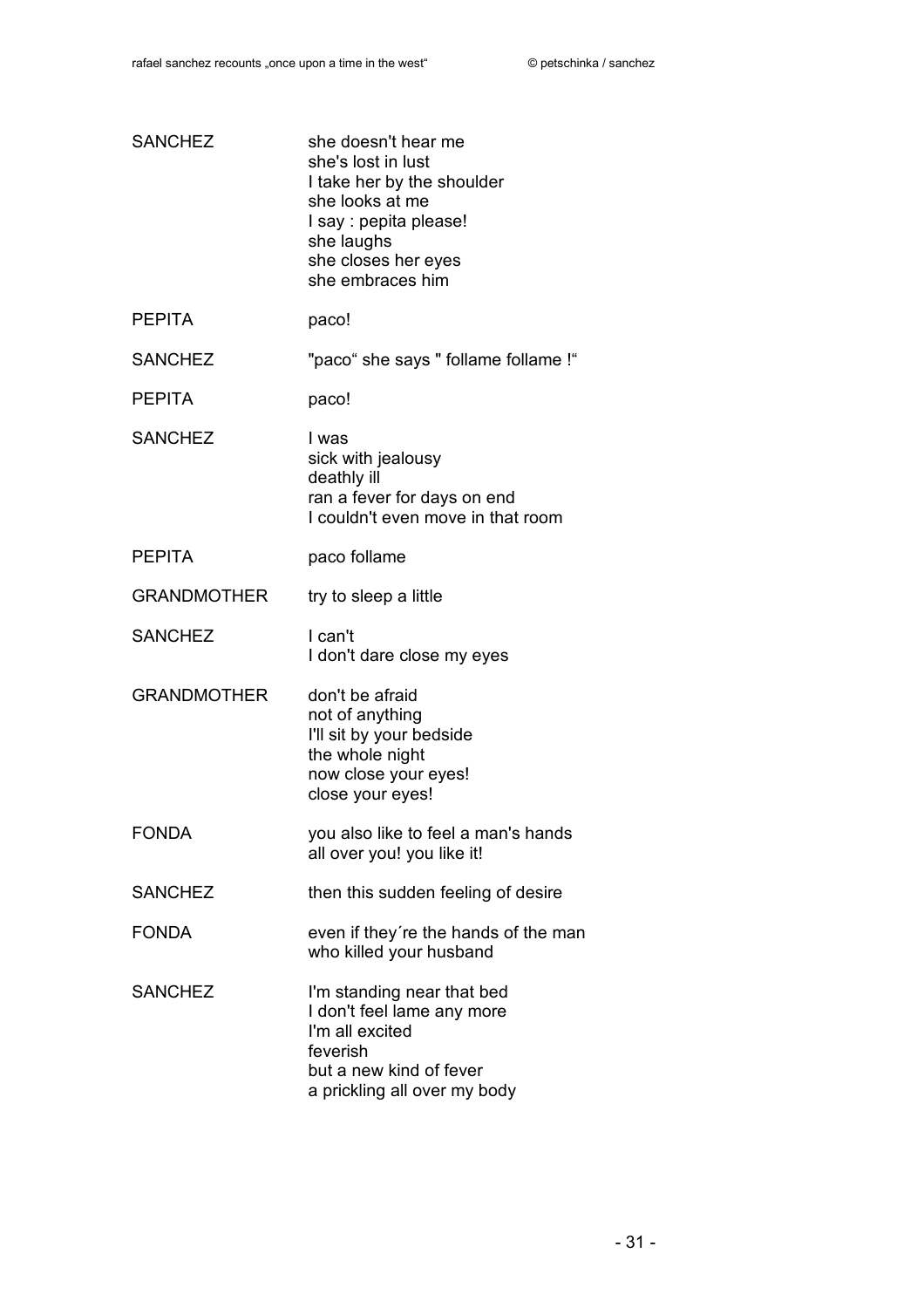| GRANDMOTHER what's the matter |                                                                                                                                                          |
|-------------------------------|----------------------------------------------------------------------------------------------------------------------------------------------------------|
| <b>SANCHEZ</b>                | what? nothing nothing                                                                                                                                    |
| <b>GRANDMOTHER</b>            | shall I get you a glass of water?                                                                                                                        |
| <b>SANCHEZ</b>                | yes please                                                                                                                                               |
| <b>GRANDMOTHER</b>            | or make you some tea?                                                                                                                                    |
| <b>SANCHEZ</b>                | yes tea! tea please!                                                                                                                                     |
| <b>FONDA</b>                  | is there anything in the world<br>you would'nt do to save your skin?                                                                                     |
| <b>SANCHEZ</b>                | she goes out of the room<br>and<br>my hand reaches down to where the excitement is<br>and<br>pepita screams with lust<br>paco moans and groans<br>and me |
|                               | I never wrote her another letter<br>never again                                                                                                          |

| <b>SANCHEZ</b> | the next two years are awful<br>I walk around like an naked razor<br>I'm bored<br>I start trouble and punch-ups at partys<br>sabes lo que te digo?<br>que te folle un pulpo<br>calla la boca! |
|----------------|-----------------------------------------------------------------------------------------------------------------------------------------------------------------------------------------------|
|                | if I close my eyes<br>I see the film<br>I can watch every scene<br>as if it's come to life                                                                                                    |

| <b>SANCHEZ</b> | finally                            |
|----------------|------------------------------------|
|                | we're standing opposite each other |
|                | I pull a knife out of my boot      |
|                | paco just stands there             |
|                | watching me                        |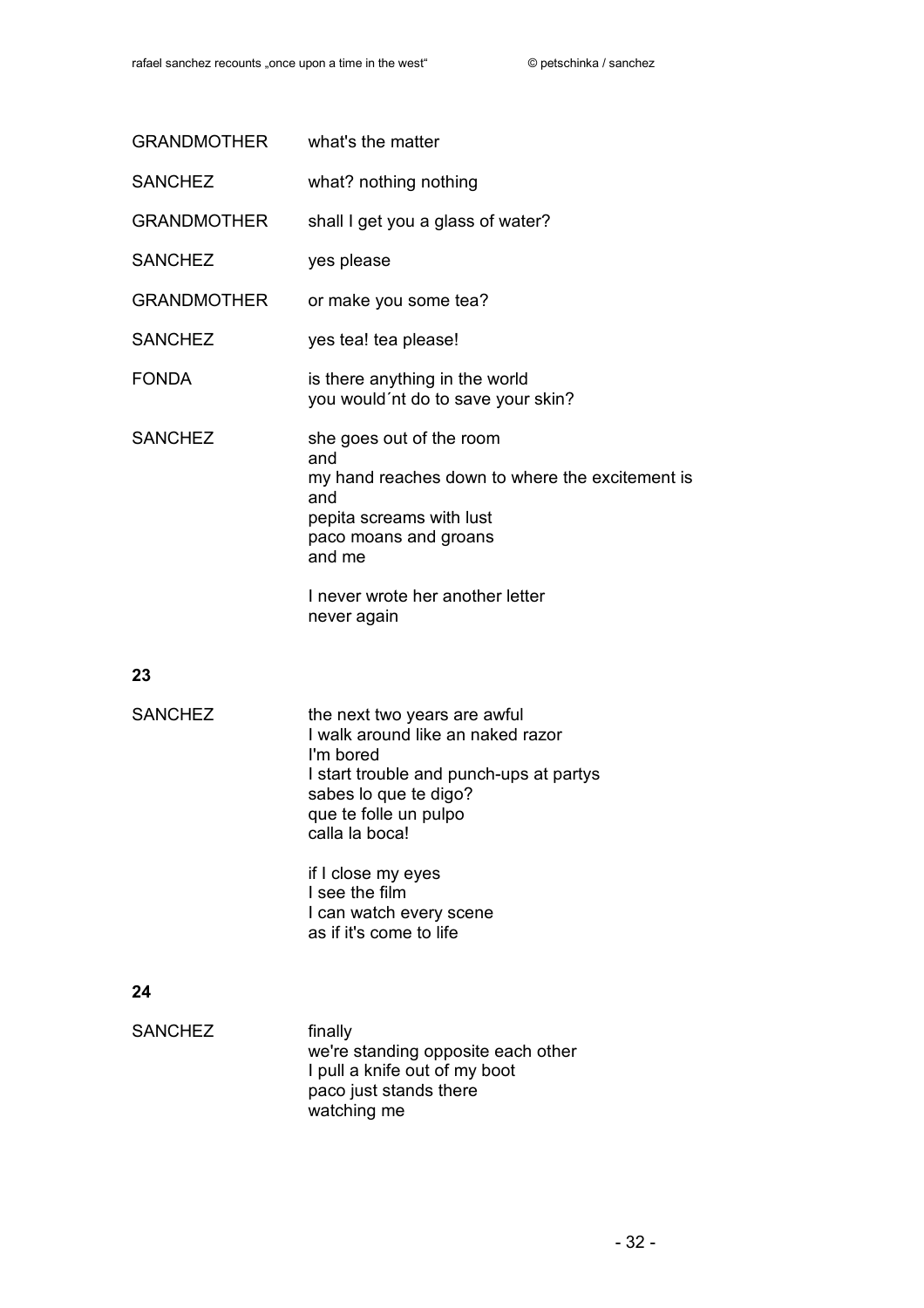PACO que es lo que quieres?!

SANCHEZ suddenly I see a close-up of charles bronson's face the camera pans slowly across it

> he sees henry fonda coming toward him it must have been years before fonda has a beard then looks younger

he comes up to the camera stands there takes a harmonica out of the breast pocket of his shirt and says : "keep your loving brother happy**"**

bronson is then 14 a dirt-caked young mexican

the camera pulls slowly back so that we can see boots on the 14-year old's shoulder standing on him is a man with a noose around his neck the noose is fixed to a bell-rope hanging from a beam in an archway in the middle of a desert landscape the man will be dead as soon as the 14-year old gives out the man is also mexican and you think it's his brother his father

cut

very close to the boy's face the pleading eyes intercut with the smiling face of henry fonda the huge eye of the 14-year old with tears falling from it the shining face of henry fonda

then the man with the noose around his neck he feels he has no more ground under his feet he curses henry fonda "you son of a bitch he'll get even with you one day!!" and he kicks the 14-year old away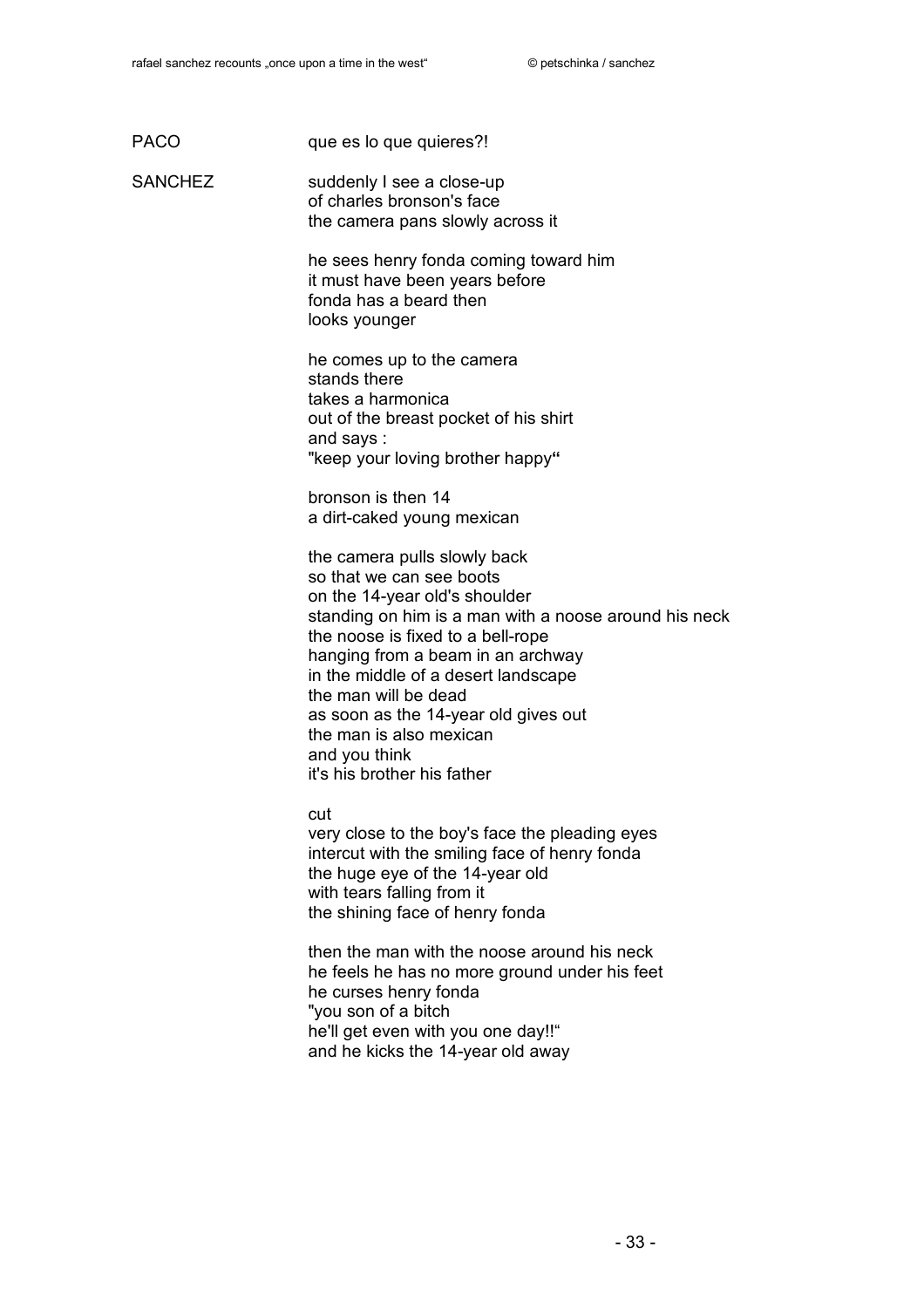| <b>SANCHEZ</b> | cut to the falling boy<br>the camera moves with him<br>till he hits the ground<br>the bell rings three times<br>I stab him<br>three times               |
|----------------|---------------------------------------------------------------------------------------------------------------------------------------------------------|
|                | paco<br>looks at me in disbelief<br>he's got a gun in his hand<br>but he can't pull the trigger<br>he goes down on his knees                            |
| <b>PACO</b>    | who are you? quien eres?                                                                                                                                |
| <b>SANCHEZ</b> | "I'm gonna find that paco<br>that killer<br>that cowardly underhanded bastard<br>I'm gonna cut off his ear<br>and lay it on your grave<br>I swear it!!" |

| GRANDMOTHER<br>rafael! |
|------------------------|
|------------------------|

and your grandfather is still very proud of you I say to him ´look where my angel has landed are you content now? jose luis are you content?´

and you know what he answers ´the boy did what he had to do he gave his word at the graveside he swore it and he'd do it again!´

it's not true rafael?! you never do that again

remember? that time in the kitchen when I told him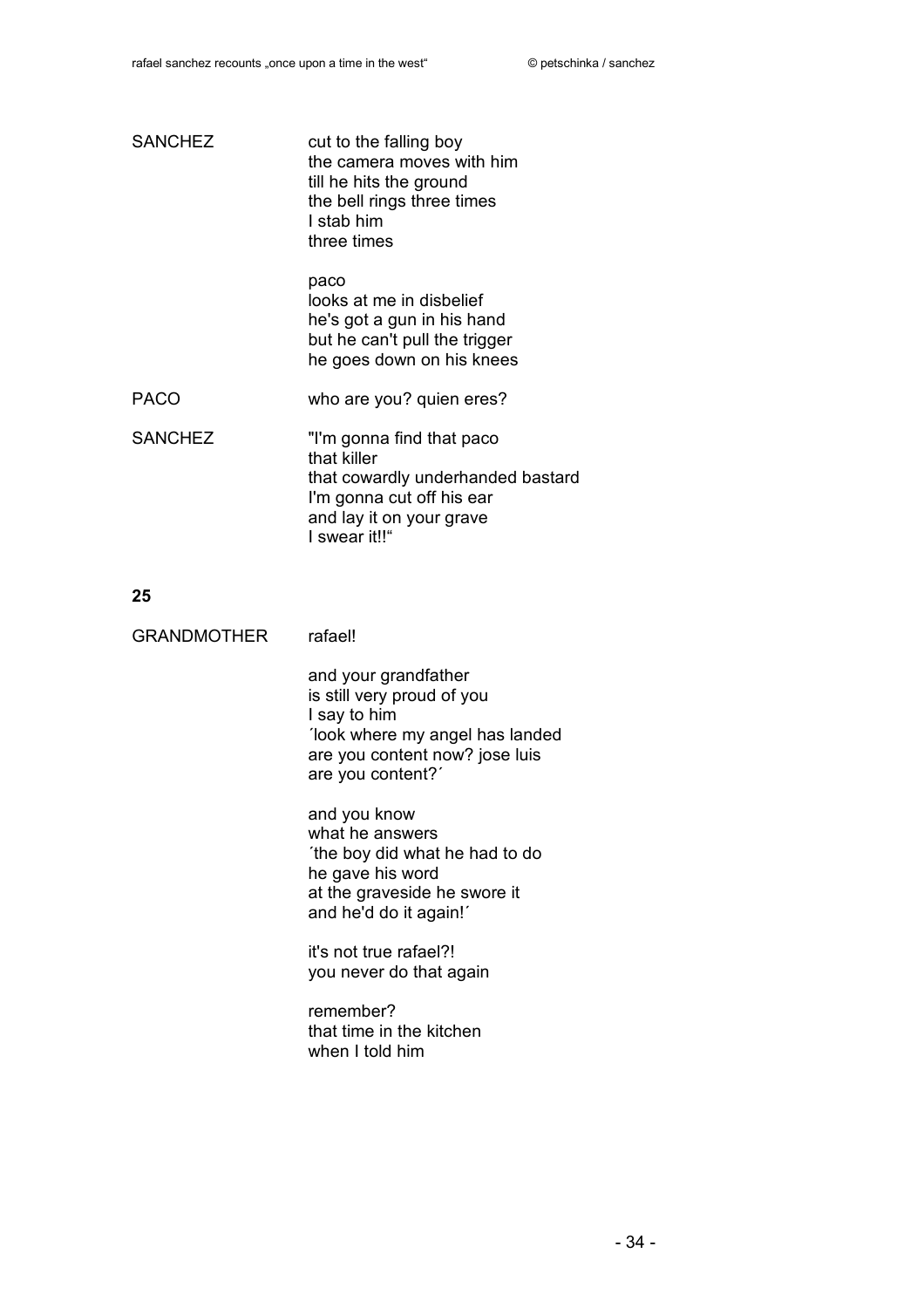| GRANDMOTHER | "that film isn't for my little one  |
|-------------|-------------------------------------|
|             | he's only five                      |
|             | he's frightened!"                   |
|             | he laughed at me and said:          |
|             | 'but it's only a movie!'            |
|             | and he goes to the chest of drawers |
|             | takes out a revolver                |
|             | and shoots me                       |
|             |                                     |

nearly

| <b>SANCHEZ</b>     | for two years<br>for two years she sits with me every day                                                |
|--------------------|----------------------------------------------------------------------------------------------------------|
| <b>GRANDMOTHER</b> | don't listen to your grandpa<br>don't listen to him                                                      |
| <b>SANCHEZ</b>     | from one to two<br>talking about the nineteen thirties<br>and feeding me vitamins                        |
| <b>GRANDMOTHER</b> | have you eaten?<br>have you eaten it all up?!                                                            |
| <b>SANCHEZ</b>     | abuela, son las dos!!<br>it's two o'clock!                                                               |
| <b>SANCHEZ</b>     | then one day they're both standing there<br>her and grandfather                                          |
| <b>GRANDFATHER</b> | just think                                                                                               |
| <b>SANCHEZ</b>     | crying                                                                                                   |
| <b>GRANDFATHER</b> | they're closing the spanish social security office in basel                                              |
| <b>SANCHEZ</b>     | they have to return to spain                                                                             |
| <b>GRANDMOTHER</b> | what's going to become of him?<br>jose luis?!                                                            |
| <b>SANCHEZ</b>     | grandma<br>pulls out a huge packet of vitamins<br>the consul has personally promised<br>to look after me |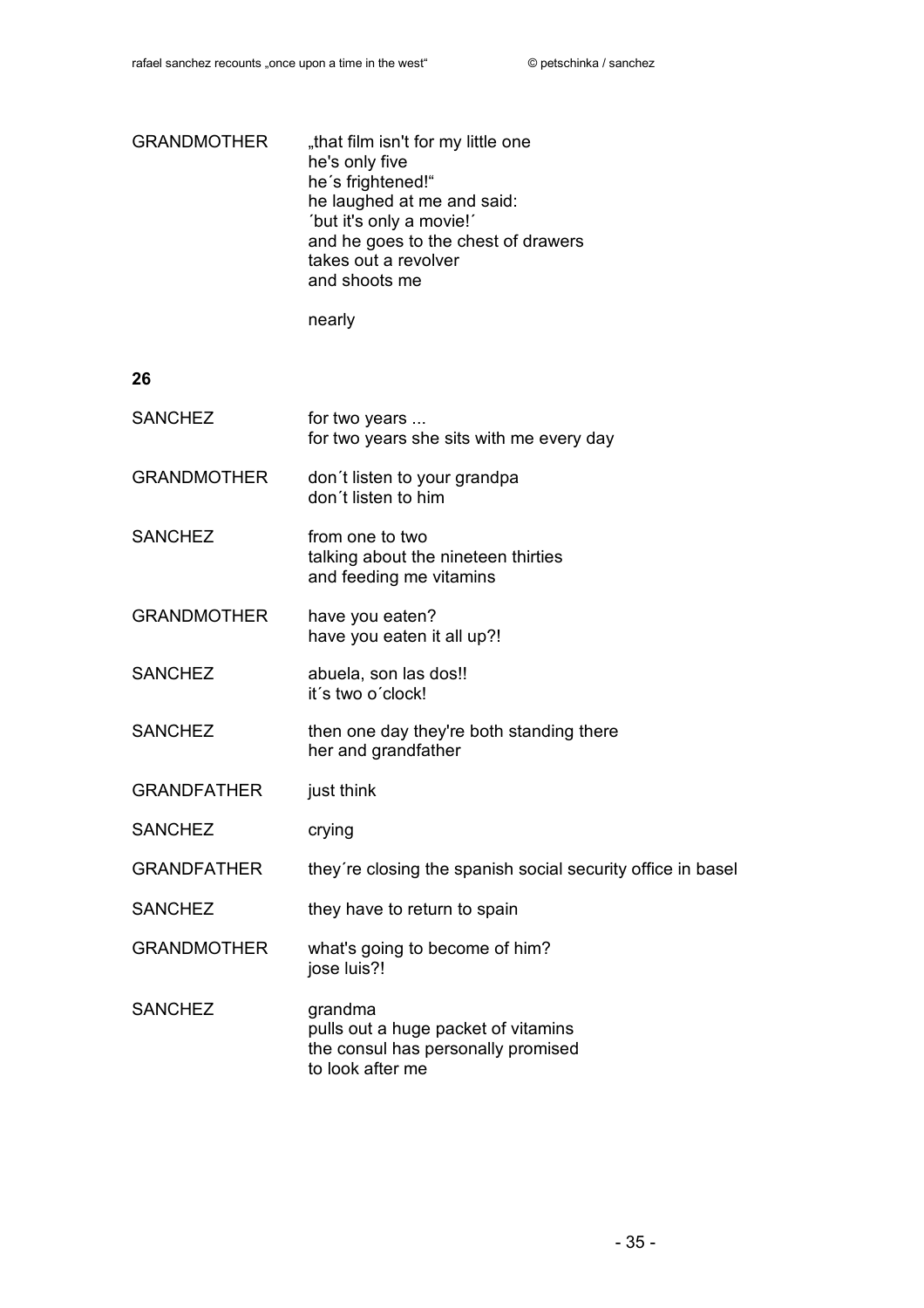| <b>CONSUL</b>                  | rafael<br>you'll be surprised<br>that I've come to visit you again today<br>what's the consul doing here again<br>you must be thinking<br>just the other day<br>he brought me vitamins<br>but you know<br>early this morning<br>I received a telegram<br>a very serious telegram<br>sit down<br>warden is he allowed to sit down?!<br>thanks                                                               |
|--------------------------------|------------------------------------------------------------------------------------------------------------------------------------------------------------------------------------------------------------------------------------------------------------------------------------------------------------------------------------------------------------------------------------------------------------|
| <b>SPANISH</b><br><b>VOICE</b> | 'excelentisimo senor consul<br>mi marido ha sufrido un ataque de apoplejia<br>y se encuentra actualmente en el hospital<br>su intimo deseo es ver por ultima vez a rafael'<br>esta bien asi?!                                                                                                                                                                                                              |
| <b>CONSUL</b>                  | a telegram<br>signed by your grandmother                                                                                                                                                                                                                                                                                                                                                                   |
| <b>GRANDMOTHER</b>             | his deepest wish is<br>to see rafael once more<br>yes, that's good                                                                                                                                                                                                                                                                                                                                         |
| <b>CONSUL</b>                  | I called her an hour ago<br>she says<br>your grandfather's condition is serious<br>but the doctors believe<br>he can recover<br>from the stroke                                                                                                                                                                                                                                                            |
|                                | in any case the warden and I<br>have discussed the matter<br>with those responsible<br>at the ministry of justice<br>in the last two years<br>since your grandparents returned to spain<br>you've conducted yourself well<br>we've all agreed<br>to waive your remaining year of prison<br>my secretary has reserved you a ticket<br>on tonight's train<br>I'll pick you up<br>and take you to the station |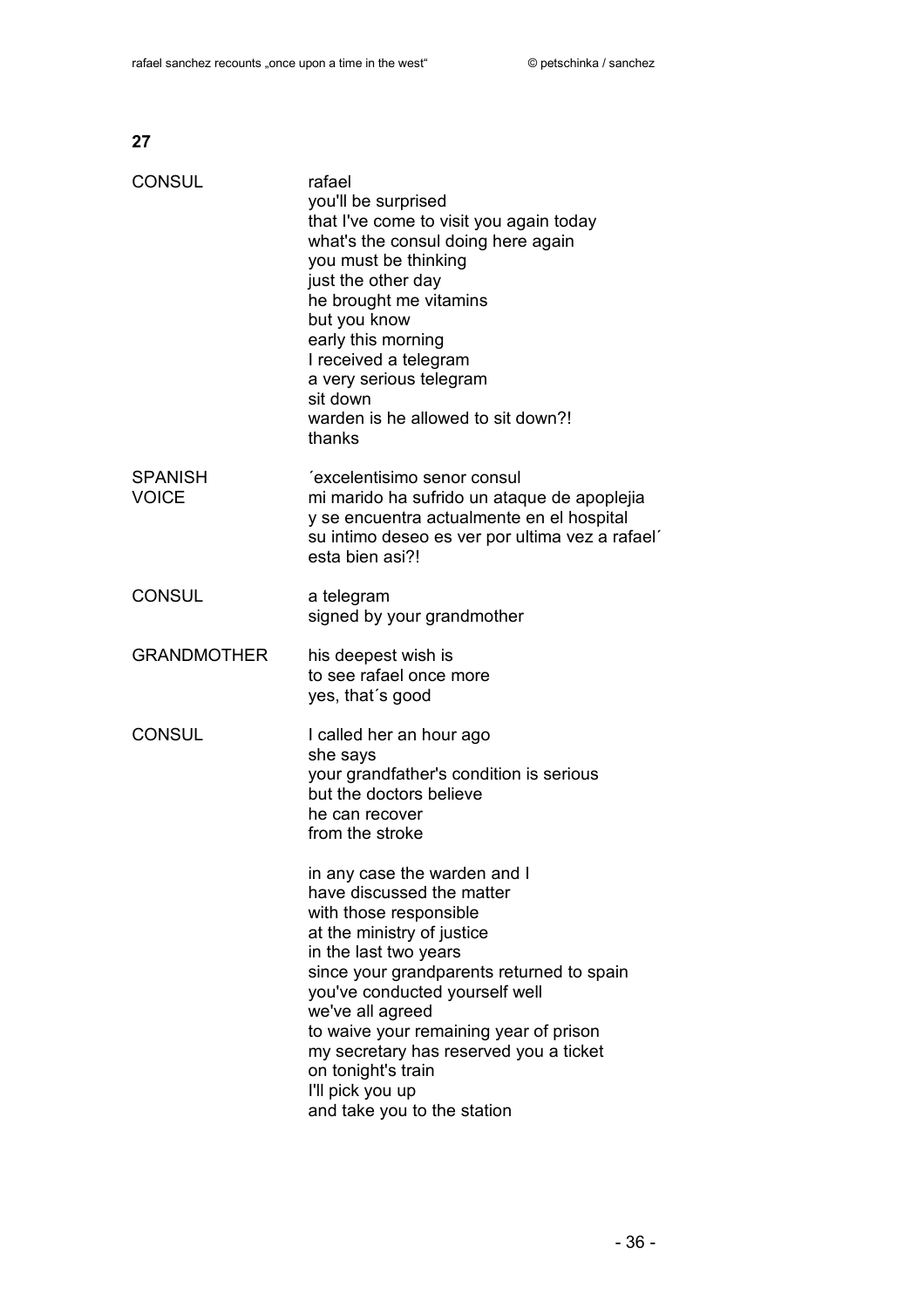| <b>CONSUL</b>  | rafael escucha!!<br>pepita esta casada<br>pepita has been married<br>for a year already<br>one of my relatives an idiot<br>tranquilo eh?! tranquilo!<br>we didn't want to tell you this before<br>don't do anything stupid in spain! rafael!<br>nothing stupid!!                                   |
|----------------|----------------------------------------------------------------------------------------------------------------------------------------------------------------------------------------------------------------------------------------------------------------------------------------------------|
|                | and<br>rafael<br>in case your grandfather comes to again<br>give him a kiss for me                                                                                                                                                                                                                 |
| 28             |                                                                                                                                                                                                                                                                                                    |
| <b>SANCHEZ</b> | the whole town was at the cemetery<br>I'm standing there<br>tears in my eyes<br>if I close them I see<br>grandpa<br>dancing<br>with a suitcase in his hand<br>pepita<br>looks at me her eyes blazing<br>the coffin is lowered into the earth<br>grandma tosses a wreath of roses<br>into the grave |
| 29             |                                                                                                                                                                                                                                                                                                    |
| <b>SANCHEZ</b> | the funeral ceremony takes place that evening                                                                                                                                                                                                                                                      |
| <b>RAMON</b>   | queridos amigos                                                                                                                                                                                                                                                                                    |
| <b>SANCHEZ</b> | the film club invites everyone<br>to a showing<br>of the best film of the century                                                                                                                                                                                                                  |
| <b>RAMON</b>   | queridos miembros<br>del cineclub "el cinematographo"!                                                                                                                                                                                                                                             |
| <b>SANCHEZ</b> | the whole town is united once again                                                                                                                                                                                                                                                                |
| <b>JESUS</b>   | maria                                                                                                                                                                                                                                                                                              |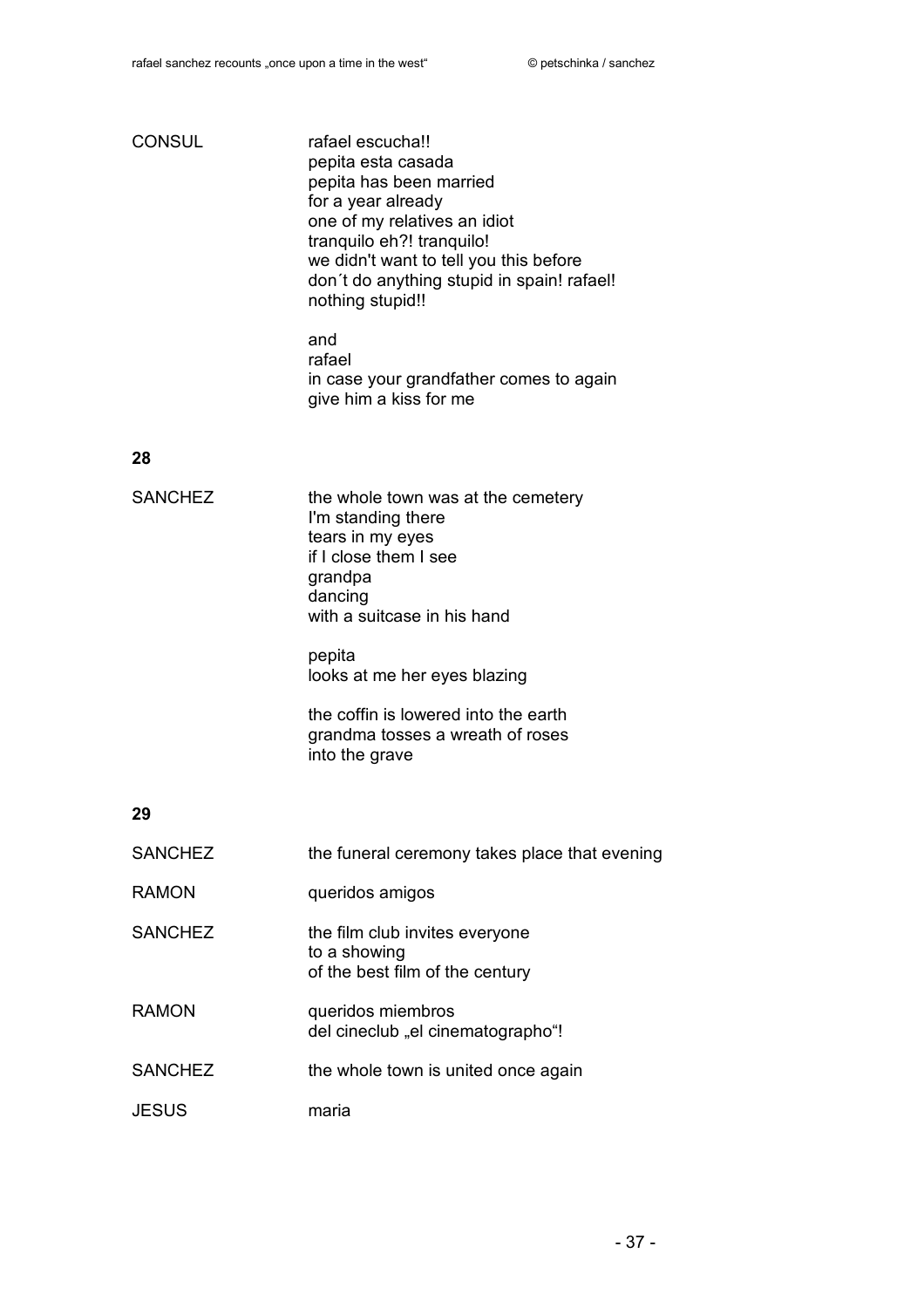| <b>SANCHEZ</b>  | the cripple<br>jesus el baboso the slobberer<br>wants to be locked in the toilet                                                                                   |
|-----------------|--------------------------------------------------------------------------------------------------------------------------------------------------------------------|
| <b>JESUS</b>    | maria!!                                                                                                                                                            |
| <b>SANCHEZ</b>  | and doesn't let up<br>until ramon stands up and pushes him out                                                                                                     |
| <b>RAMON</b>    | vete a la mierda!!                                                                                                                                                 |
| <b>JESUS</b>    | merci beaucoup                                                                                                                                                     |
| <b>SANCHEZ</b>  | then the film                                                                                                                                                      |
|                 | I can't concentrate<br>feel eyes boring into the back of my head                                                                                                   |
| <b>PEPITA</b>   | rafael                                                                                                                                                             |
| <b>SANCHEZ</b>  | pepita                                                                                                                                                             |
| <b>PEPITA</b>   | follame                                                                                                                                                            |
| <b>SANCHEZ</b>  | she's sitting two rows behind me                                                                                                                                   |
| <b>PEPITA</b>   | follame                                                                                                                                                            |
| <b>SANCHEZ</b>  | next to her husband                                                                                                                                                |
| <b>RAMON</b>    | suddenly she stands up<br>and walks out of the movie house<br>I wait a couple of minutes<br>then push my way through the row of seats<br>excuse me<br>que le pasa? |
| JUAN            | what's wrong with him?                                                                                                                                             |
| <b>RAMON</b>    | esta llorando                                                                                                                                                      |
| <b>JUAN</b>     | he's crying!                                                                                                                                                       |
| <b>FERNANDA</b> | it was his grandfather's favorite film                                                                                                                             |
| <b>RAMON</b>    | rafael, esperamos?                                                                                                                                                 |
|                 |                                                                                                                                                                    |